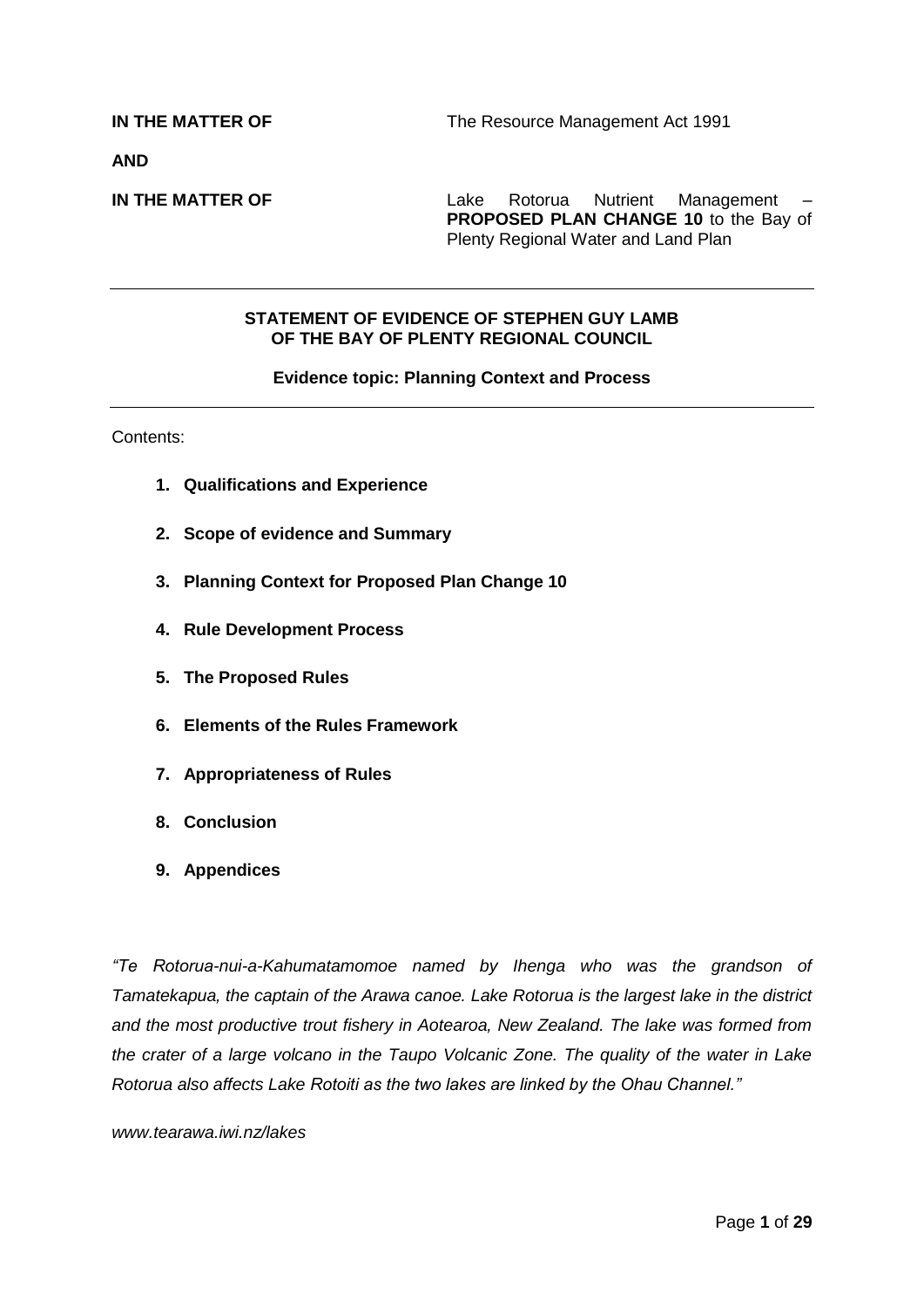#### **Qualifications and experience**

- 1. My full name is Stephen Guy LAMB. I am a manager of the Natural Resources Policy Team that was responsible for the development of Proposed Plan Change 10. I have been employed by the Bay of Plenty Regional Council for 13 years. I have been directly involved with the Lake Rotorua programme since March 2014 and involved as a manager of the rules project since mid-2012.
- 2. I hold a Masters of Science Degree from Lincoln University in the subject of resource management and I have worked in resource management and general planning for most of my career.

#### **Scope of Evidence and Summary**

- 3. The scope of my evidence concerns the process of developing Proposed Plan Change 10 within the context of the package of interventions designed to achieve the community objectives for Lake Rotorua's water quality. Following a discussion of the process I have also addressed a number of other elements that are important aspects of the rule development process.
- 4. Although this is a Council Hearing, I note that I have read the Code of Conduct for Expert Witnesses contained in the Practice Note issued by the Environment Court December 2014. I have complied with that Code when preparing my written statement of evidence and I agree to comply with it when I give any oral presentation.
- 5. My evidence addresses the following subjects:
	- (a) Planning context for Proposed Plan Change 10
	- (b) Rule development process
	- (c) The Proposed Rules
	- (d) Elements of the Rules Framework (covering allocation, trading and the use of nitrogen management plans)
	- (e) Appropriateness of rules.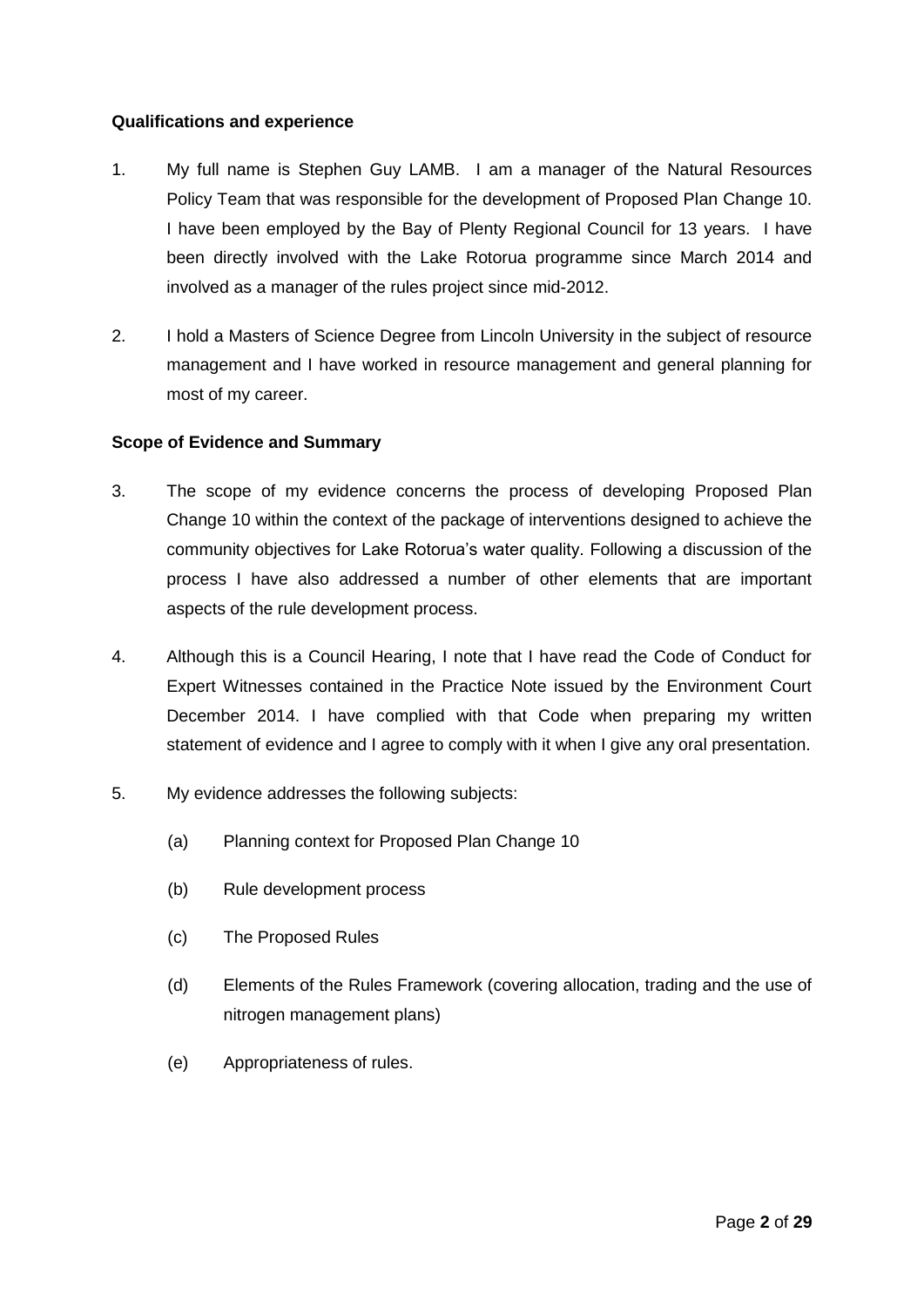#### **Planning Context for Proposed Plan Change 10**

- 6. Lake Rotorua's nutrient issues have been well documented over a long period and the enhancement of the Lake's poor water quality has been of community interest for decades<sup>1</sup>. The Rotorua community has invested heavily in cleaning up the Lake (through sewerage reticulation) and the community's objective for lake water quality is clearly expressed. The desire for enhanced water quality is also held by Te Arawa – the owners of the Lake bed<sup>2.</sup>
- 7. The detail of Proposed Plan Change 10 has been developed over a two-year period however the planning context within which Proposed Plan Change 10 was constructed started in 2000 with the development of the Strategy for the Lakes of the Rotorua district. The return of the Lake bed to Te Arawa in 2006 and the associated Crown Funding Deed are an integral part of this ongoing momentum that resulted in Proposed Plan Change 10
- 8. The regulatory genesis of the Proposed Plan Change comes from two operative regulatory documents that contain community objectives for Lake Rotorua. These are the:
	- (a) Regional Policy Statement ('RPS') (that contains the Lake Rotorua sustainable lake load of 435 tN/yr and direction for achieving the required water quality by 2032); and
	- (b) Regional Water and Land Plan (that contains the trophic level index ('TLI') the water quality target for Lake Rotorua).

#### **Regional Policy Statement**

9. The RPS was notified in November 2010 and contained Objective 28 which required the water quality of the lakes within Rotorua to be enhanced along with other catchments at risk. This objective went through the decision making process unchanged. A cost benefit analysis was completed as part of the section 32 report -

 $1$  A relatively recent example of this is the community concern that led to the 2003 request by the community to the PCE to investigate the declining state of the Rotorua Lakes (page 7): 'Restoring the Rotorua Lakes: the ultimate endurance challenge' Parliamentary Commissioner for the Environment April 2006. "*I begin by acknowledging the major efforts and considerable resources now being invested in protecting and hopefully restoring the Rotorua Lakes. It is superb. However, it is clear the task is Herculean and that, globally and locally, there are some very tough realities associated with sustaining lake and river water quality as nutrient inputs increase*." (Page 5).

 $2$  The Te Arawa Lakes Settlement Act 2006 vested ownership of the lake beds of 12 Rotorua lakes in the Te Arawa Lakes Trust settlement entity.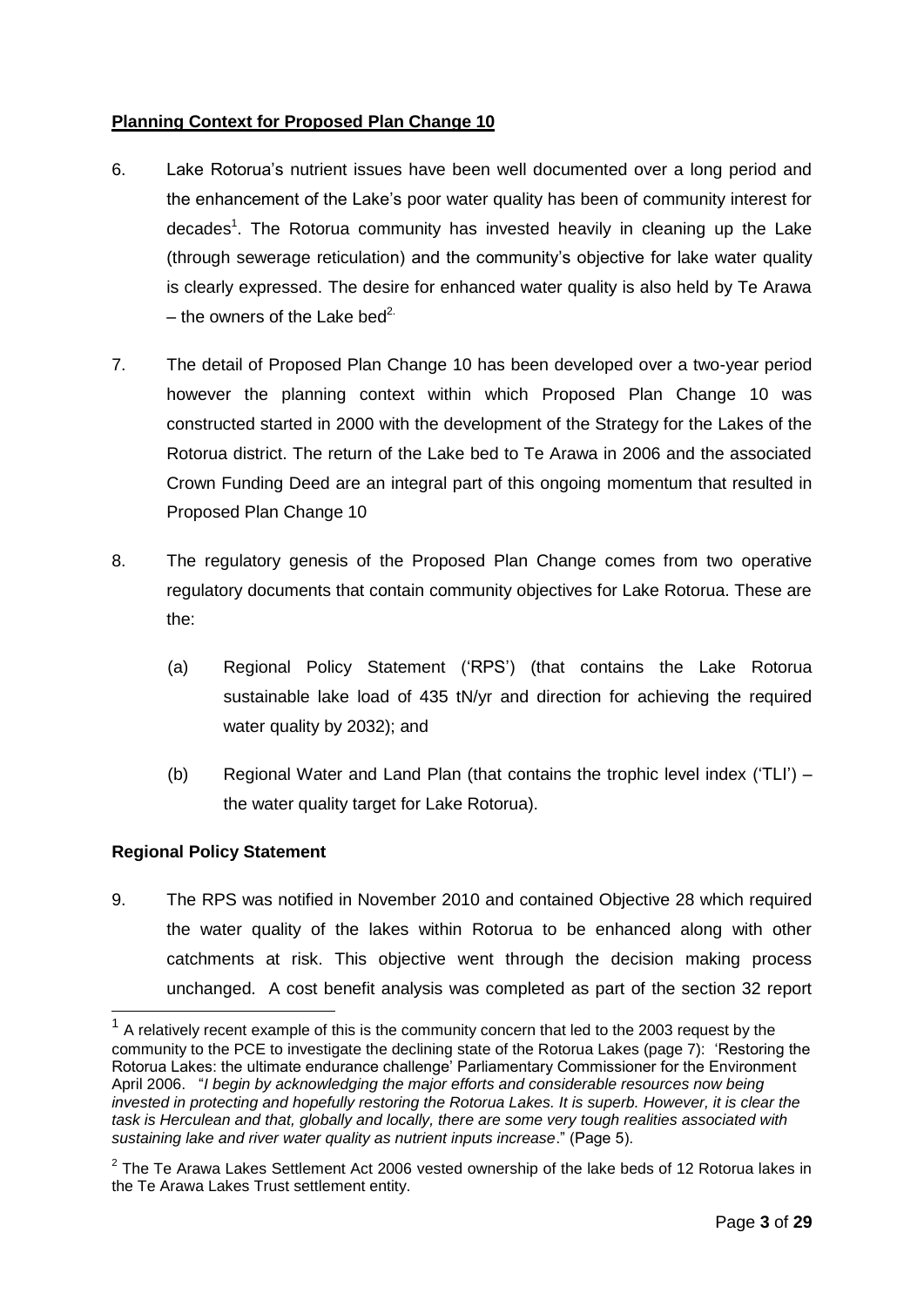for the RPS to determine the most effective and efficient option to achieve Objective 28. The four following options were assessed:

- 1. Do nothing under the Act
- 2. Provide guidance
- 3. Develop a suite of policies that require plan changes to establish rules
- 4. Provide broad direction to district and/or regional plans.
- 10. Option 3 was determined to be the most efficient and effective resulting in RPS Policies WL 2B, 3B, 4B, 5B and 6B, and Methods 2, 3, 22 and 28. In total these policies and methods provide specific direction for the Proposed Plan Change 10 process. Key elements of this direction are:
	- (a) Lake Rotorua is defined as a 'catchment at risk' and the managed reduction of contaminants in excess of any limits is required
	- (b) The total amount of nitrogen that enters Lake Rotorua shall not exceed 435 tonnes per annum
	- (c) The 435 tonne nitrogen limit is to be allocated amongst land use activities
	- (d) Require, including by way of rules, the managed reduction of any nitrogen losses in excess of the 435 tonne limit
	- (e) A catchment intermediate target for the managed reduction of nitrogen loss is to be set to achieve 70% of the required reduction 2022.
- 11. These polices were subject to appeal and were resolved via mediation and a collaborative process, (explained further below). They became operative in October 2014. The relevant RPS policies are appended for ease of reference.

#### **Regional Water and Land Plan**

12. The operative Regional Water and Land Plan ('the Plan') established a number of key policy parameters that relate to Proposed Plan Change 10. Foremost among these was the setting of the water quality target for Lake Rotorua that needed to be maintained or improved – the Trophic Level Index of 4.2. This TLI was notified in the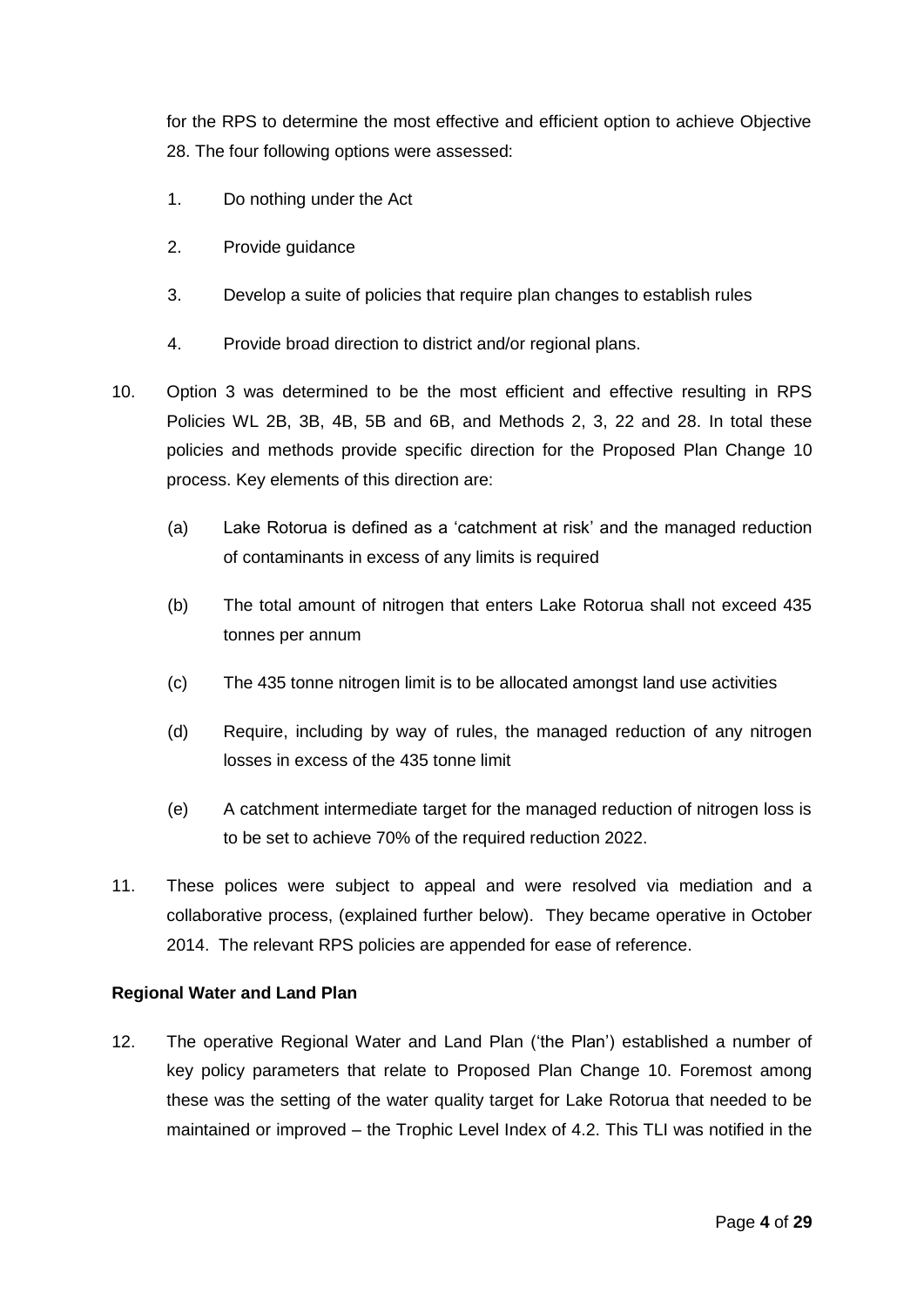Proposed Plan in 2002 - at the same time as other TLIs for the Rotorua Lakes<sup>3</sup>. The Plan became operative in 2008.

- 13. The Plan also contains rules  $11-11F<sup>4</sup>$  (collectively known as 'Rule 11'), which relate to discharges of nitrogen or phosphorus from land use and discharge activities in the Rotorua Lakes Catchment.
- 14. Introduced in 2005, Rule 11 set a discharge limit or nutrient benchmark based on the land use of each property based on nitrogen discharges for 2001-2004. The intention of Rule 11 was to stop further increases in nitrogen leaching into the lake. This is the basis for the benchmarking data collection that informed Proposed Plan Change 10. Nutrient reduction was not required by Rule 11.
- 15. Benchmarking was required of larger properties within the catchment over 40 hectares. A limited number of smaller properties were also benchmarked for various reasons (such as to inform subdivision proposals). Without the benchmarking exercise Council would not have been in a position to advance Proposed Plan Change 10. Not all of the properties required to obtain benchmarks complied<sup>5</sup>.
- 16. Method 14 of the Plan contains the methodology for when action plans for lakes would be developed by Council. This led to the development of the Lake Rotorua and Rotoiti Action Plan in 2009. This Action Plan included the sustainable lake loads of nitrogen and phosphorus for Lake Rotorua and identified the need to explore regulatory interventions.

#### **The Oturoa Agreement**

17. The Oturoa Agreement came out of the Environment Court mediation on appeals on water quality Policies WL 2B, 3B, 4B, 5B and 6B of the RPS. It involved the Lake Rotorua Primary Producers Collective, Lakes Water Quality Society, Bay of Plenty Regional Council and Federated Farmers. Through this process the sustainable nitrogen load for Lake Rotorua and timeframes for reductions were endorsed and it

 $\overline{1}$  $3$  See evidence of Andrew Bruere for further explanation on this.

 $4$  Consequential changes resulting from PC 10 to the operative Regional Water and Land Plan were notified as part of PC 10 excluding the application of the rules in Section 9.4 to Lake Rotorua and inserting new Part III LR (Lake Rotorua Nutrient Management) in its place. Refer to the document "Consequential changes resulting from Proposed Plan Change 10 (Lake Rotorua Nutrient Management) to the Operative Bay of Plenty Regional Water and Land Plan" dated 29 February 2016.

<sup>&</sup>lt;sup>5</sup> This non-compliance resulted in PC 10 needing to provide a process to set benchmarking for those properties that did not undertake the R 11 process.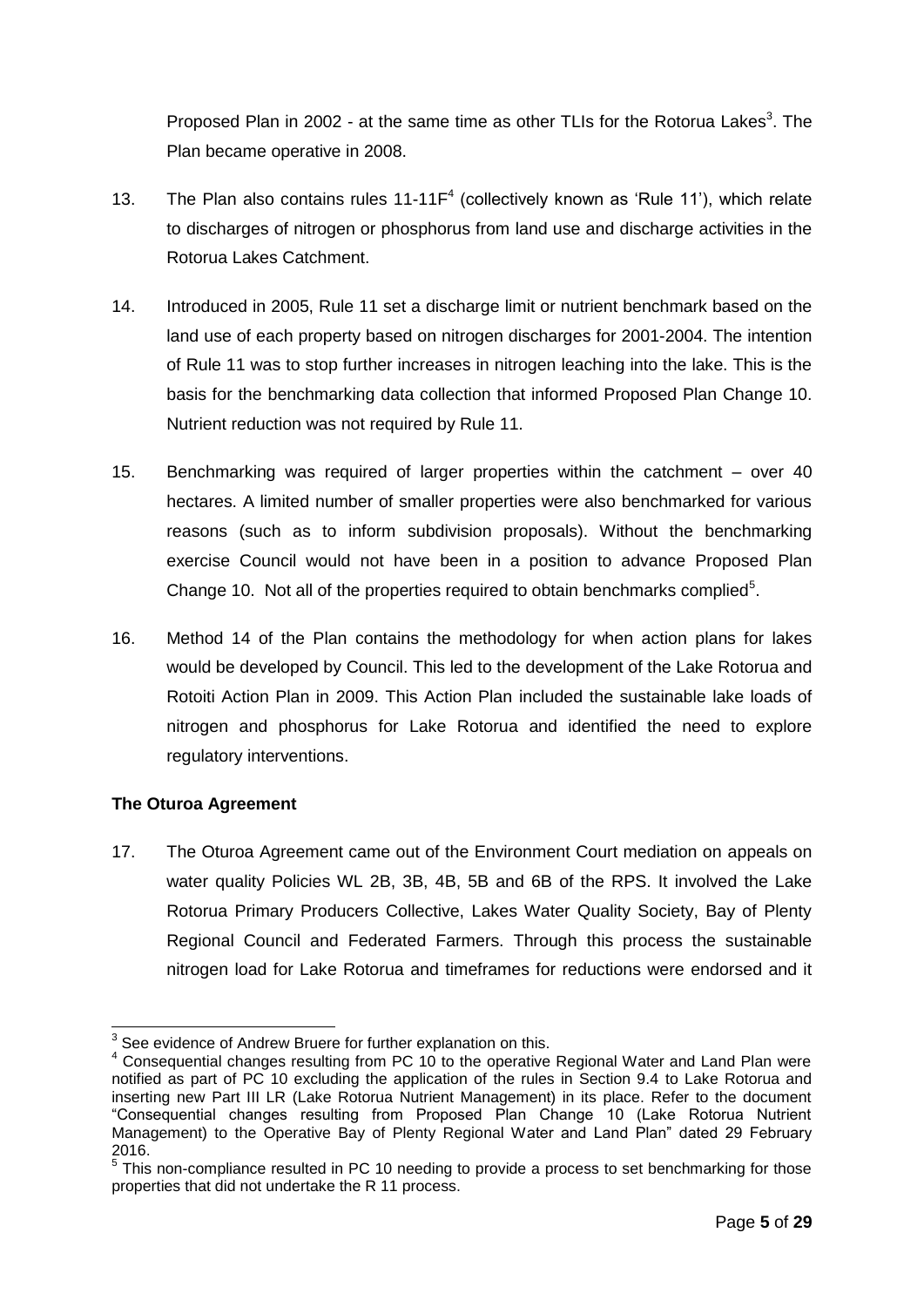was acknowledged rules to implement the RPS were needed – see Policy WL 6B(c) and its "Explanation"<sup>6</sup>.

18. This agreement resolved appeals lodged against the RPS on these points and provided a number of critical elements for the rules development process.

#### **Central Government policy and guidance**

- 19. A key Central Government contribution to the context for Proposed Plan Change 10 is the Crown Funding Deed for the Rotorua Lakes. This Funding Deed delivers \$72.2 million of taxpayer support to a \$144.4 million Rotorua Lakes programme and was agreed in 2006. This Funding Deed was associated with the return of the beds of the Rotorua lakes to Te Arawa in 2006.
- 20. Also in 2006, the Parliamentary Commissioner for the Environment released a report on the Lake Rotorua challenge. This report, titled "Restoring the Rotorua Lakes - The ultimate endurance challenge"<sup>7</sup>, noted concerns about the declining water quality in lakes across the country.
- 21. In 2011, Central Government released the National Policy Statement for Freshwater Management<sup>8</sup>. This NPS requires that regional councils work with their communities to identify values and to set objectives and limits for freshwater bodies. The RPS, Regional Water and Land Plan and now Proposed Plan Change 10 deliver on key aspects of the NPS as it relates to Lake Rotorua.

#### **Reshaping of the Crown Funding Deed**

- 22. The Crown Funding Deed noted above was reshaped in 2014 to be more outcome focussed. This provided flexibility for participants in the Rotorua Lakes Programme (specifically the Rotorua Te Arawa Lakes Strategy Group) to consider a wider range of options to achieve the necessary reductions in nitrogen entering Lake Rotorua.
- 23. The funding that is available under the Deed supports the Rotorua economy by providing \$45.5 million to support change in the farming sector. The Incentives Scheme funding mitigates a significant proportion of the potential impact on the pastoral sector.

<sup>&</sup>lt;u>。</u><br><sup>6</sup> See Appendix 1.

 $^7$  See Footnote 1.<br><sup>8</sup> Amended in 2014.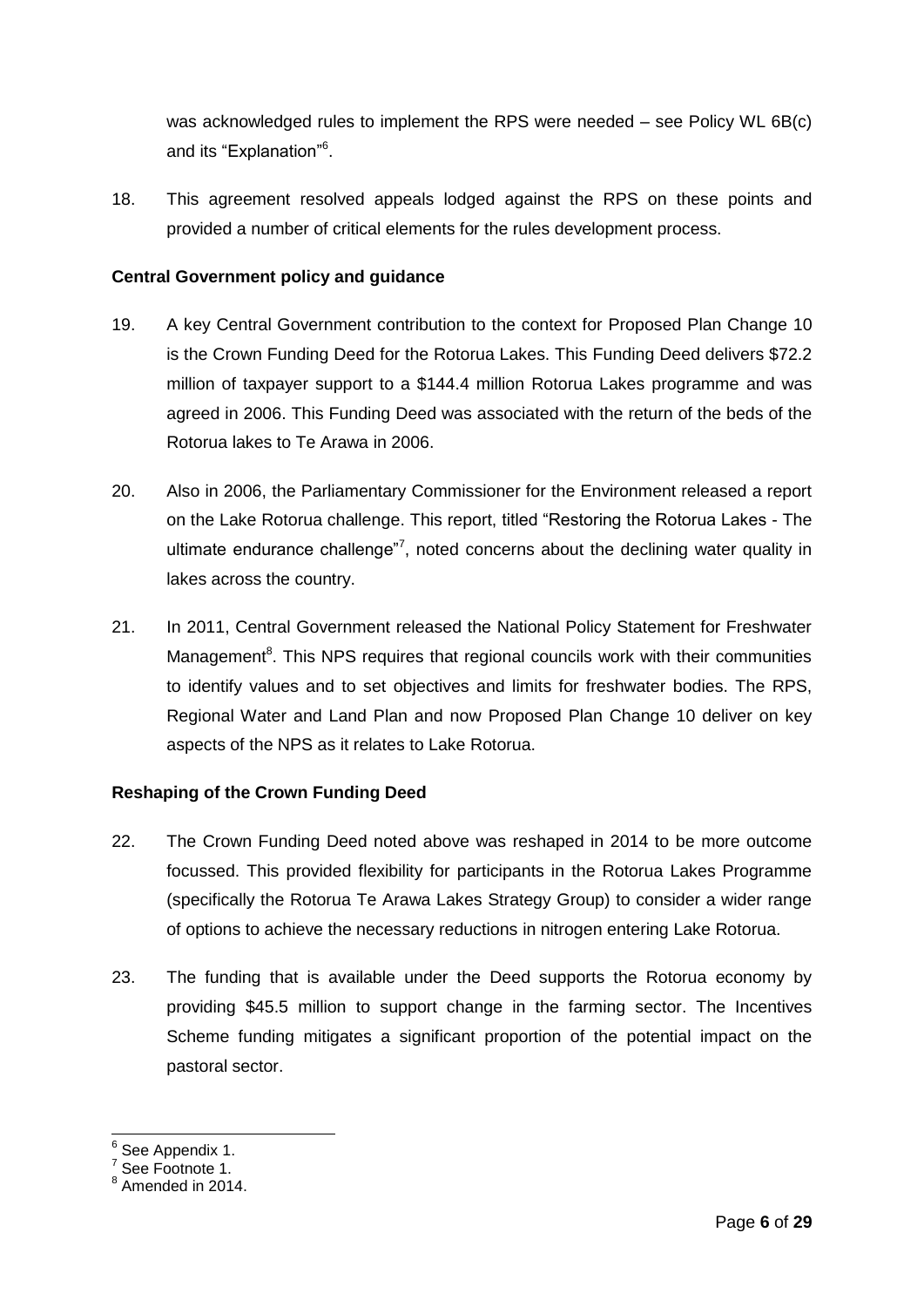24. The Crown, through the Ministry for the Environment, has been integrally involved in the Rotorua Lakes programme and in the decisions around investing in nutrient reduction.

#### **The Rotorua Lakes Programme**

- 25. While the focus of the hearing of submission process is on the robustness and appropriateness of Proposed Plan Change 10, the Programme within which the Proposed Plan Change sits is critically important to understanding why the proposed rules are how they are. This context includes:
	- (a) Why the option of achieving the sustainable lake load through rules alone was discounted;
	- (b) The commitment to science reviews that has been made;
	- (c) The funding deed that delivers \$72.2 million of taxpayer support to a \$144.4 million Rotorua Lakes programme;
	- (d) The community funded incentives scheme that negates the need to secure a 100 tonne nitrogen reduction of nitrogen entering the lake through rules<sup>9</sup>;
	- (e) Consented infrastructure (such as the Ohau Wall) and operational activities (alum dosing) that assume a sustainable solution will be forthcoming. The resource consent conditions can be made available if required.
- 26. As noted above, this context extends into the significant and continuing investment made by the Rotorua community over time to remove sewage discharges into Lake Rotorua. It also includes the continuing investment in Lake Rotorua science, monitoring, university-led research, land use advice and communications that occurs under the umbrella of the Rotorua Lakes Programme.
- 27. Rotorua Lakes Council and Te Arawa Lakes Trust have been part of the rule development process as partners in the Rotorua Lakes Programme. Throughout the rule development process, the Rotorua Te Arawa Lakes Strategy Group has approved and endorsed the approach being taken and aspects of rule design.
- 28. Material has also been provided to the Rotorua Lakes Programme Steering Group and Work Stream Leads (collective forums of staff from Te Arawa Lakes Trust,

<sup>-</sup> $^9$  Discussed further at paragraph 61.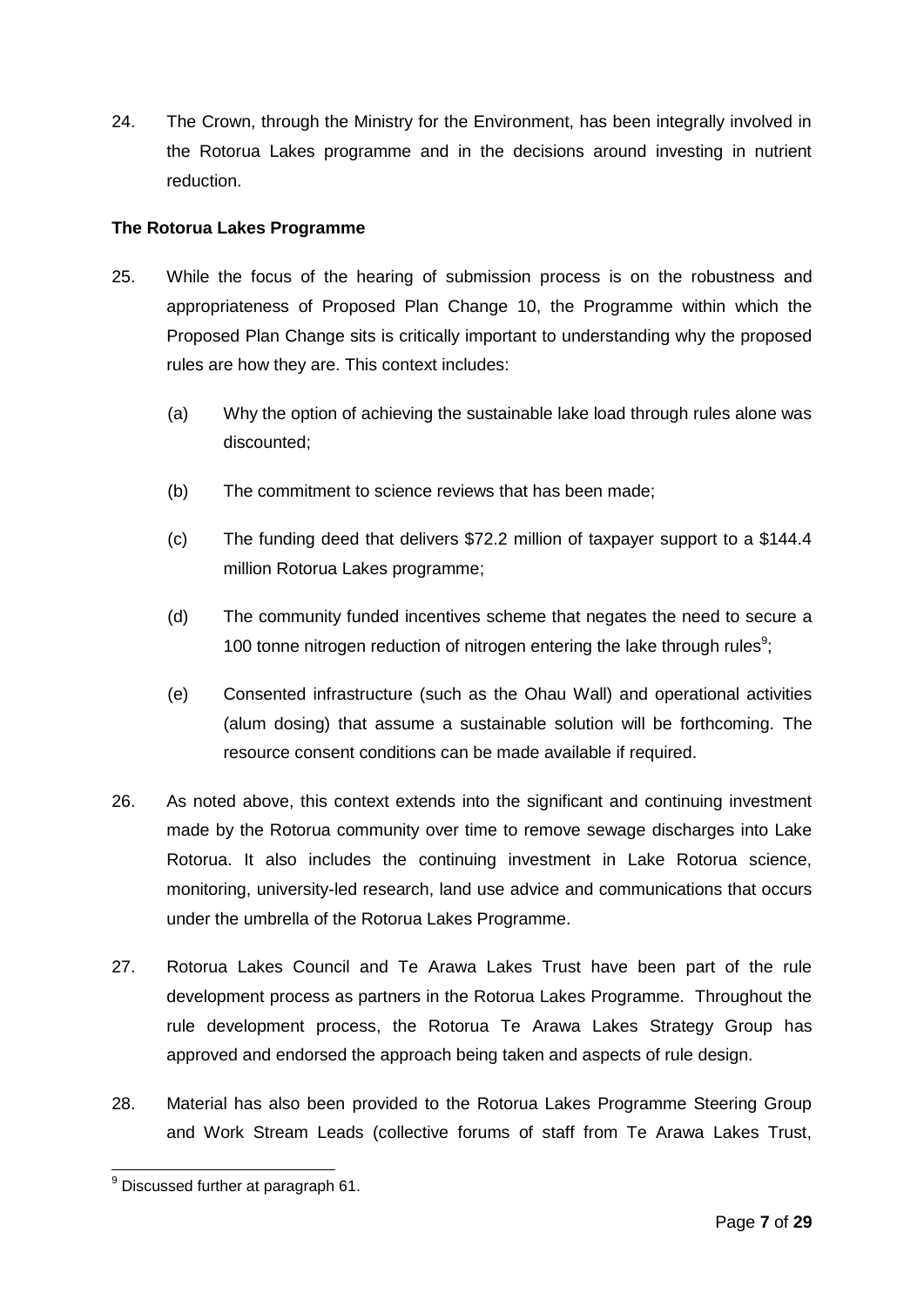Rotorua Lakes Council, Regional Council and Ministry for the Environment) for direction and monitoring purposes.

29. The Regional Council also coordinates a Water Quality Technical Advisory Group and a Land Technical Advisory Group under the Programme that have assisted the science and analysis that supports the rules. (These are explained in the evidence of Andrew Bruere).

#### **Rule Development Process**

30. The rule development process followed the consultation requirements of Schedule 1 of the RMA. Over and above these requirements Council undertook a range of engagement activities and these are discussed below.

#### **Schedule 1 Consultation**

- 31. Schedule 1 of the RMA requires consultation in the preparation of a plan change with the Minister for the Environment, other relevant ministers<sup>10</sup>. relevant local authorities<sup>11</sup> and the tangata whenua of the area (through iwi authorities).
- 32. At two distinct stages, Schedule 1 consultation occurred. A draft rules structure was provided to all relevant parties in March 2014 and draft rules in September 2015. The Section 32 report details the extent of this consultation and engagement.

#### **Engagement with Iwi**

-

33. A summary is provided at section 6.1 to 6.4 of the section 32 report<sup>12</sup>. All iwi authorities received project updates and offers of meetings. The nutrient rules were presented to a range of forums with Māori audiences or participants (such as Komiti Māori, Rotorua Te Arawa Lakes Strategy Group, Te Arawa Māori Landowners Collective and StAG).

 $10$  No other Ministers were seen as being relevant noting that the Ministry for the Environment was involved in the Rotorua Lakes programme – being represented on Rotorua Te Arawa Lakes Strategy Group and the Programme Steering Group – due to their Crown Funding Deed responsibilities.

Rotorua Lakes Council is the only relevant territorial authority. Waikato Regional Council was consulted over cross boundary issues – specifically the land within the groundwater catchment that lies outside of the jurisdictional boundary of the Bay of Plenty Regional Council.

<sup>12</sup> See also at <http://www.boprc.govt.nz/media/464678/komiti-maori-agenda-01-october-2015.pdf> at page 17 onwards for the October 2015 update to Komiti Maori on Iwi consultation that details the prenotification consultation and feedback process undertaken in development of the Proposed Plan Change.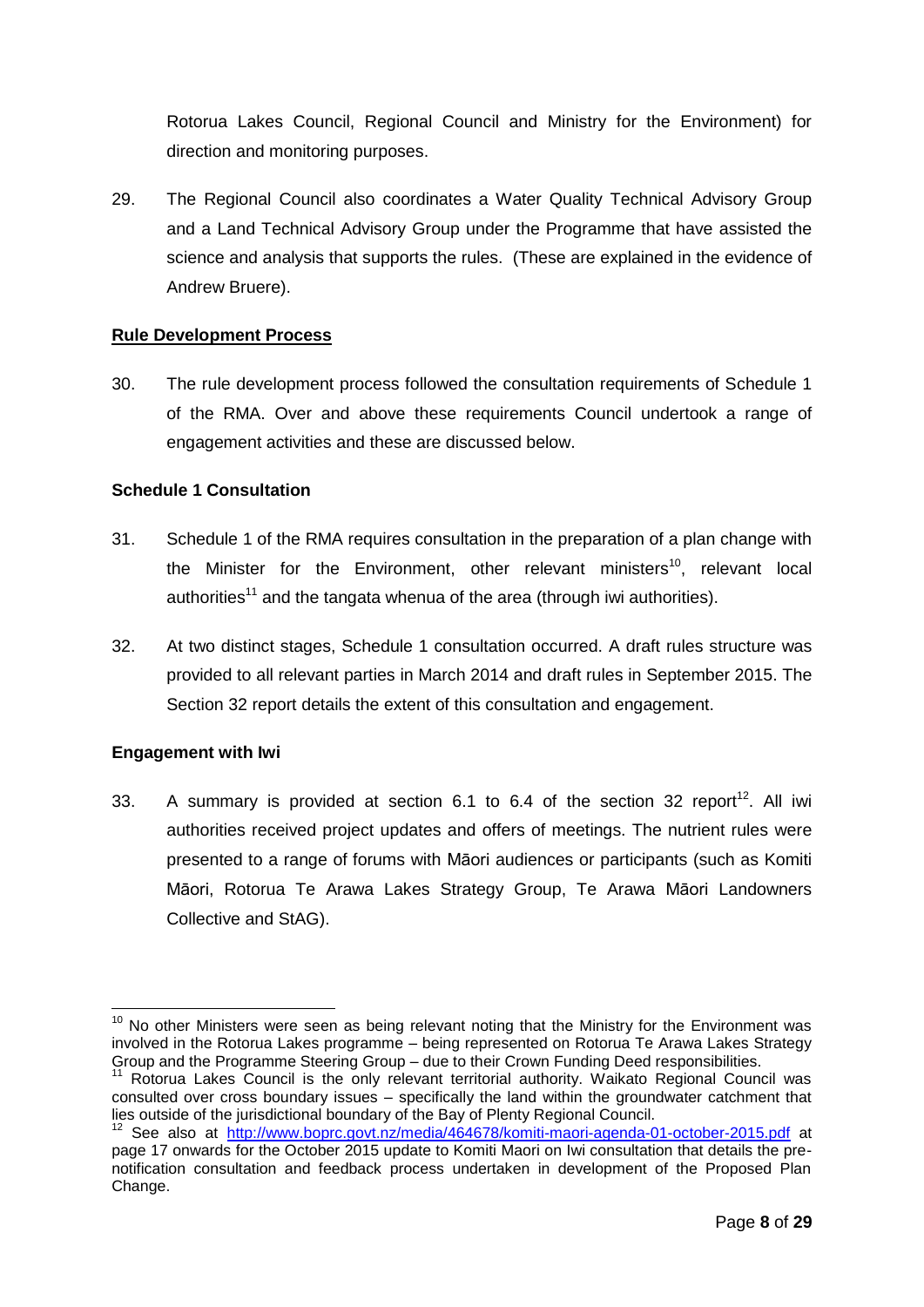- 34. Targeted engagement was also initiated with Māori land owners to recognise that a significant proportion of the catchment is in Māori ownership. This included drop-in days for Māori landowners, organised hui and special meetings. In late 2014 further, targeted efforts were made to engage with Māori/iwi landowners<sup>13</sup>.
- 35. The Te Arawa Lakes Trust is part of the Rotorua Lakes Programme but has also presented to Regional Council as part of developing the understanding of iwi perspectives on Lake Rotorua issues. Staff also engaged with Te Tumu Paeroa/Office of the Maori Trustee<sup>14</sup> specifically on the impact of the rules on land managed by Te Tumu Paeroa.
- 36. As part of the plan change development process, iwi management plans were reviewed and relevant material was considered. Key matters related to the recognition of declining water quality and its impact on mauri, and the view from the owners of the lake beds that alum dosing is not an in perpetuity intervention. These sources provide a useful framework to consider cultural impacts relating to the nutrient issues affecting Lake Rotorua. Cultural impacts have also been analysed within the Section 32 Report (see for example section 9 and Appendix 4).

#### **Overview of Community Engagement**

- 37. Section 6.2 of the Section 32 provides more detail around the community engagement process including consultation/engagement with iwi.
- 38. To progress this Proposed Plan Change, Council was required to identify an objective, explore options and seek community views. In the case of PC10 the objective was set within the Operative RPS. Options have been explored on an ongoing basis through the rule development process – at a macro and micro level. Through early 2013 high level options were explored as discussed in section 9.1 of the Section 32 Report. The discussions around options informed the Proposed Plan Change as well as leading to the discounting of a number of options. The end point of this part of the process was the Integrated Framework. From there, option analysis centred on the parts of the rule framework.
- 39. Community feedback has been sought in a variety of ways and at various stages of the rule development process and all feedback was considered during the drafting process. A number of changes were made as a result of feedback and consultation.

<sup>-</sup><sup>13</sup> See section 6.4 of the Section 32 Report.

<sup>14</sup> Te Tumu Paeroa was also a member on StAG.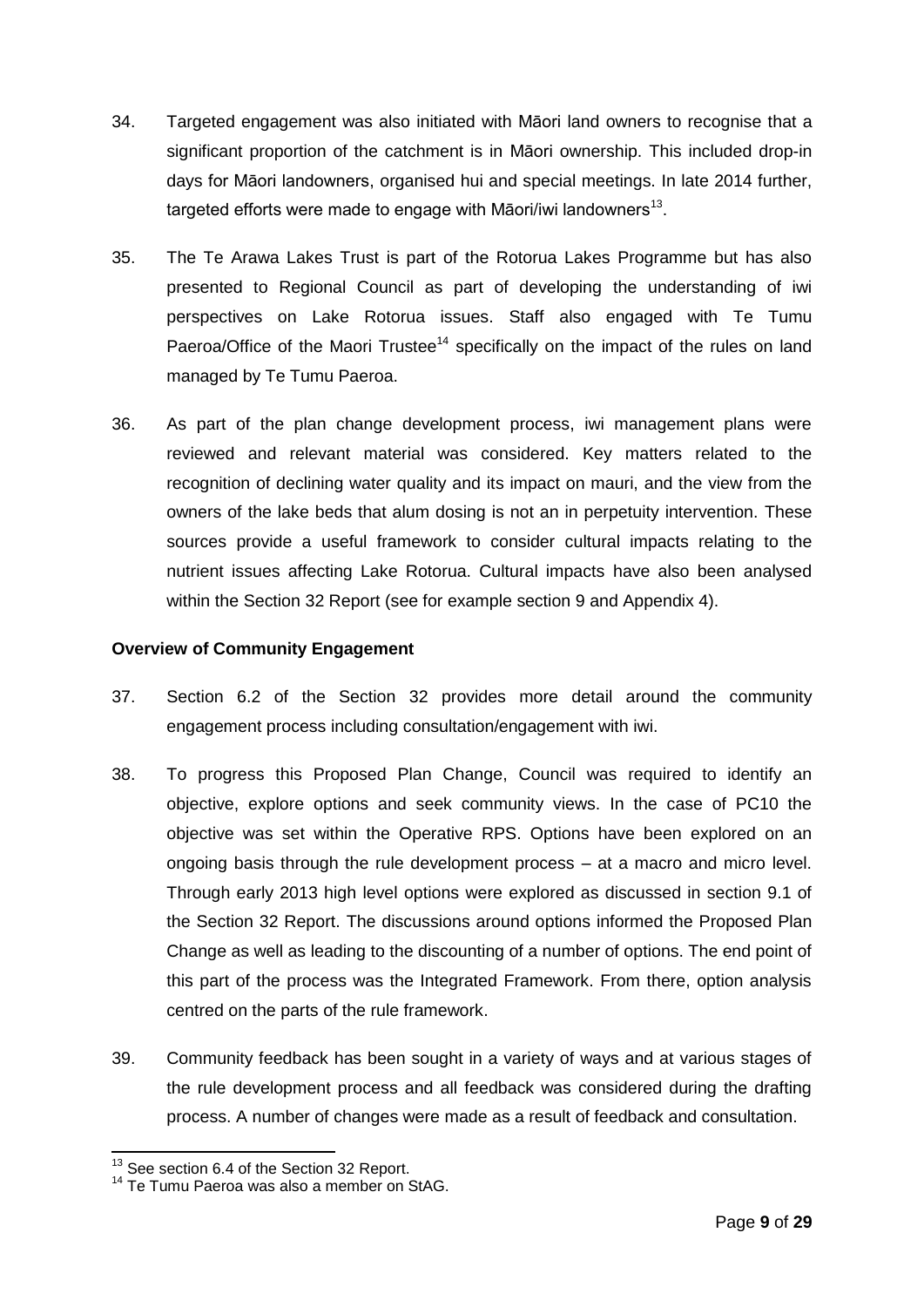- 40. Draft rules were released to the wider community in June 2014 and again in September 2015. This involved media releases, mail outs, contact through email lists, public workshops, presentations and information sessions, hui and sector meetings and feedback forms.
- 41. A comprehensive community engagement programme was undertaken throughout the development of Proposed Plan Change 10. Key elements of this programme are highlighted below. Outside of formal communications channels and process staff maintained an openness to meet with any interested parties. This led to invitations to stakeholder meetings or to café discussions.

#### 42. First consultation period - June – October 2014

- (a) Draft rules released in June 2014
- (b) Extensive mail out, email distribution and media campaign
- (c) 7 public meetings and drop-in days
- (d) 2 Maori land owner drop-in days
- (e) 3 hui and 29 meetings
- (f) 6,090 website visits (July- Oct 2014), 68% first time.
- (g) 330 items of feedback were received
- (h) Meetings: Deer Farmers, Te Arawa Lakes Trust, Rural Professional meetings (including Real Estate, Property Managers), Rotorua Lakes Community Board, Dairy sector, Drystock sector, small block owners (150+ attendees), Primary Producers Collective, Grow Rotorua, Kaitiaki Kiwi and others

#### 43. Second consultation period - July- October 2015

- (a) Draft rules released in September 2015
- (b) Extensive mail out and email distribution
- (c) Drop-in days x 2 (50+ attended)
- (d) 4,429 website visits (July- Sept) with 2,383 being unique visitors.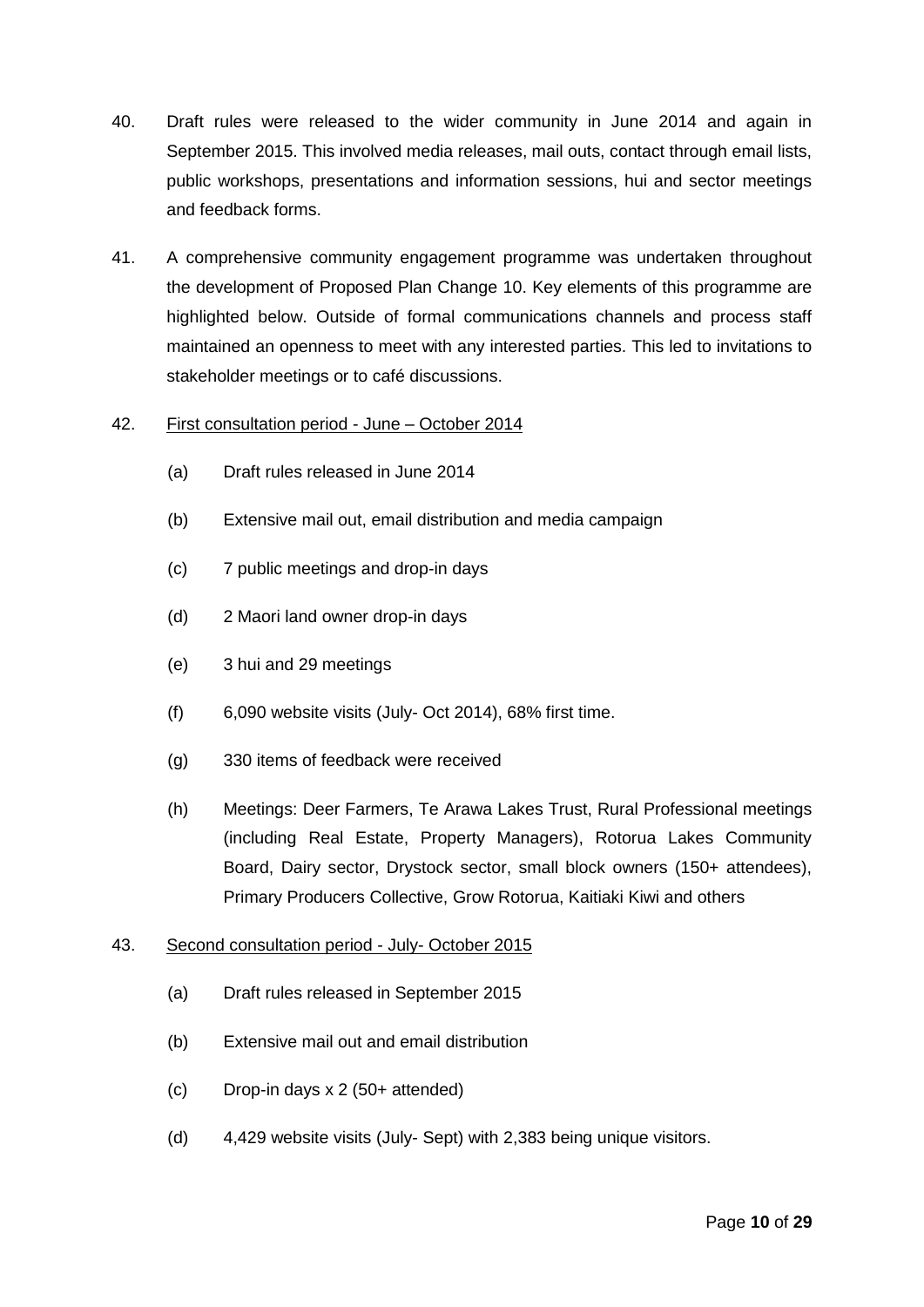- (e) Letter to all Te Arawa iwi authorities
- (f) Site visits and further discussion with property owners
- (g) Calls to all known deer farmers to communicate with this sector.
- 44. As an example of the community engagement over 200 individuals engaged with staff over the impact of the draft rules (for example through drop-in days, property visits, phone calls and emails).
- 45. In late 2015 also Council carried out specific engagement with an advocacy group Protect Rotorua. This involved:
	- (a) A public meeting (estimated 90 attendees)
	- (b) Phone calls over 70 people identified as part of this group
	- (c) Written responses to the Protect Rotorua group
	- (d) Phone calls and property visits to members
	- (e) Group members also attended drop-in days.
- 46. The Proposed Plan Change has been developed and notified based on the feedback undertaken to date. The feedback was reported to Council at various stages of the process<sup>15</sup>. These reports also identified the range of changes being made or recommended as a result of the feedback. A range of land owners and interested parties have subsequently taken up the opportunity to formally submit on PC10 under the Schedule 1 process.
- 47. Throughout the process there was a deliberate approach to offer opportunities members of the public, iwi, stakeholders/industry sectors and organisations to meet staff or for staff to attend external meetings. This was designed to provide a range of opportunities for engagement outside the formal consultation processes.

#### **The Stakeholder Advisory Group (StAG)**

-

48. Following the Oturoa Agreement, in late 2012 StAG was established with the key role to oversee and provide advice on the development of the rules for Lake Rotorua. This upheld the requirement of the RPS and Oturoa Agreement for these rules to be

<sup>&</sup>lt;sup>15</sup> Such as the reports to Council on feedback received 9 December 2014, 17 November 2015 and 14 December 2015, and letter written from Council to small block owners December 2014.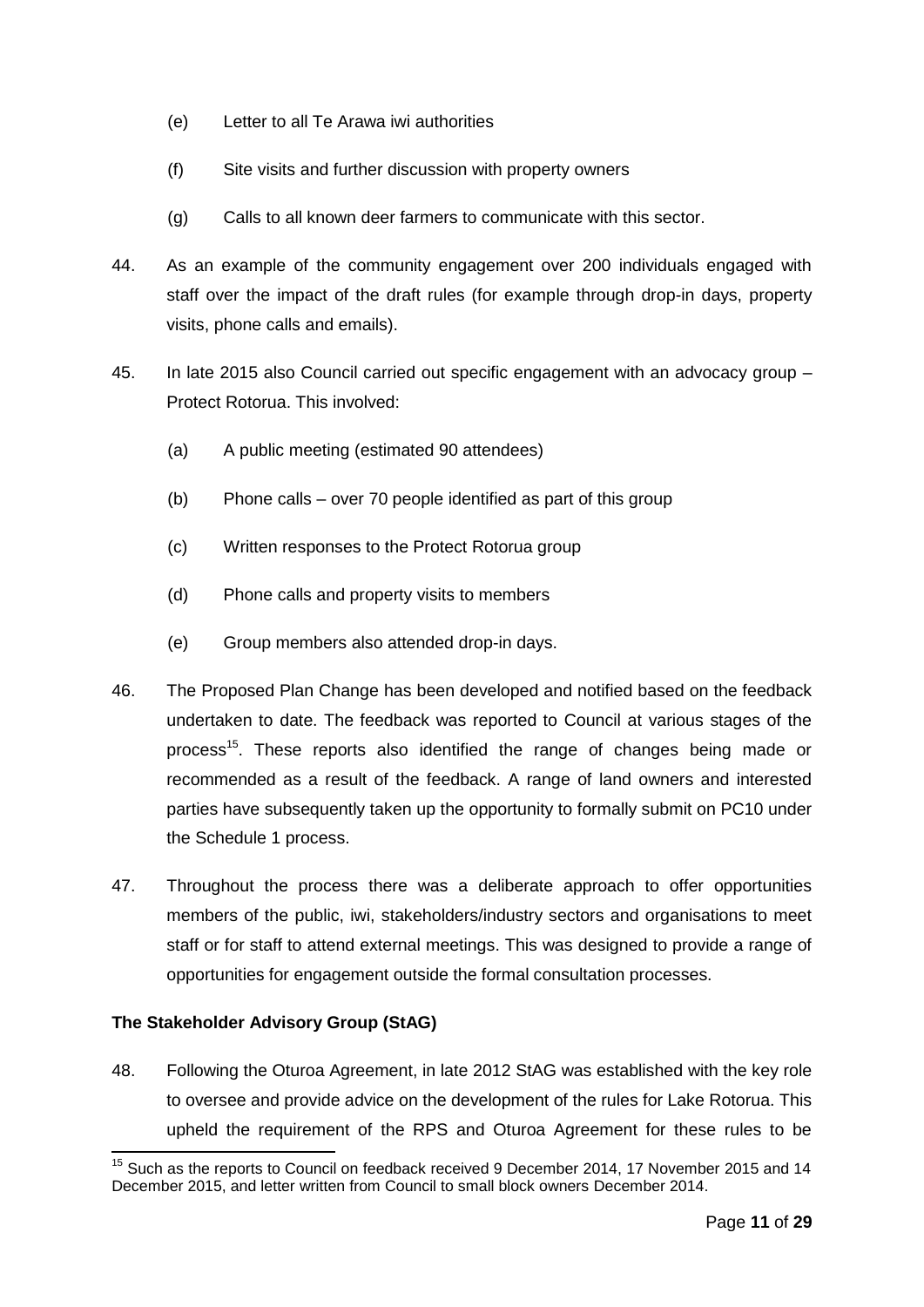developed in a collaborative manner. Representatives included the partnership of the Rotorua Te Arawa Lakes Programme (Te Arawa Lakes Trust, BOPRC, Rotorua Lakes Council); iwi land owners; Lake Rotorua Primary Producers Collective; Lakes Water Quality Society; Te Tumu Paeroa Office of the Maori Trustee, Forestry sector; and small block owners.

- 49. These members were selected based on their ability to provide insight and represent the interests of a number of agencies and sectors. The terms of reference for StAG state that "Wherever possible, decisions on advice (the Group's primary purpose) shall be by consensus". The terms of reference for StAG are publically available on the Rotorua Lakes website and a copy can be made available at the Hearing if required.
- 50. The terms of reference also required members to facilitate engagement with all stakeholders and for individual members to engage with respective agencies and sectors to ensure a two-way flow of ideas and feedback. For example, through the Collective there was feedback loops with rural farmers (including deer), rural professionals, Federated Farmers, Dairy NZ and Beef and Lamb NZ. A number of other organisations attended StAG on a regular basis (such as Dairy NZ and Beef and Lamb NZ) or presented to StAG (such as the presentations made by Dairy NZ on the economic analysis).
- 51. The membership of StAG did change over time as the process progressed. For example additional small block representatives were added as it became apparent that this group was difficult to engage with due to their dispersed nature.
- 52. As explained in the preceding sections, this was not the only way in which Council consulted the community or sought input into the rule development.

#### **StAG process**

53. The StAG process involved regular (monthly) meetings over a two-year period. At these meetings staff, members and technical experts presented on a wide range of rule development matters. The StAG process was intensive and required substantial Council resourcing<sup>16</sup>. It relied upon voluntary and stakeholder participation for its effectiveness.

<sup>-</sup> $16$  Council also committed substantial resources to an appeal and mediation process involving land use change rules in the Rotorua District Plan specific to this catchment, and worked collaboratively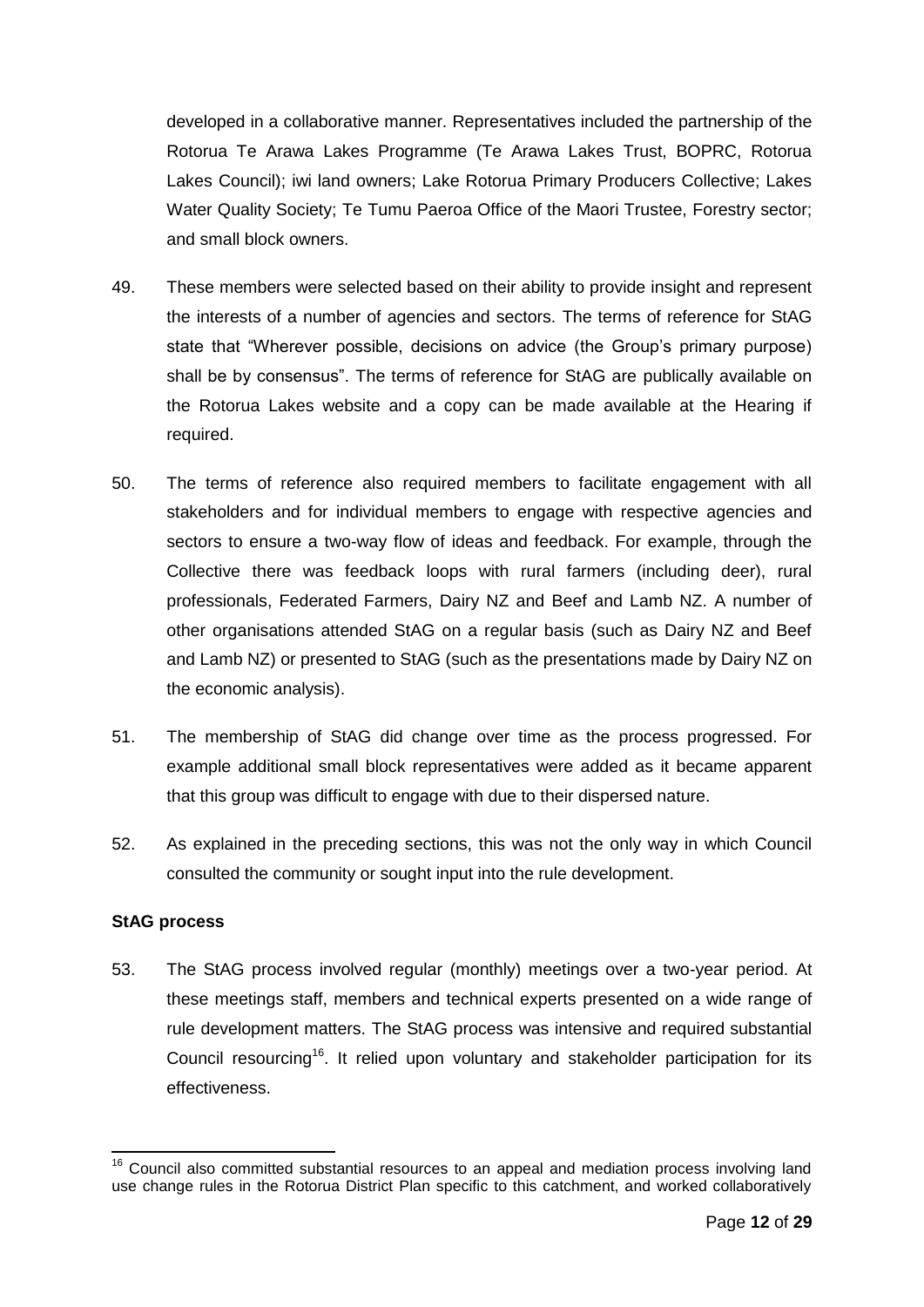- 54. A key piece of work by StAG was development of the proposed framework to deliver Lake Rotorua's sustainable nitrogen limit as an integrated programme of Nitrogen Discharge Allowances (NDAs), incentives and gorse conversion.
- 55. The integrated framework was first presented to StAG by the Lake Rotorua Primary Producers Collective in July 2013. This framework was amended by StAG and then later approved and endorsed by the Regional Council (through the Strategy Policy and Planning Committee) on 17 September 2013.
- 56. A function of StAG was testing the robustness of concepts and, as time progressed, the rule framework. StAG provided advice and recommendations on a range of macro and micro issues through this process. For example:
	- (a) Macro: allocation
	- (b) Micro: how grazed trees should be treated for allocation purposes.
- 57. Any minutes, research or reports completed as part of StAG operations were available to the public for review on a dedicated website. (www.rotorualakes.co.nz). It is also noted that newsletters completed by the Collective provided updates on the progress of the rules to their mail list. Agenda items presented to the Regional Direction and Delivery committee of Council and Rotorua Te Arawa Lakes Strategy Group were available online through the Council website.

#### **The Integrated Framework**

- 58. The Integrated Framework is the expression of the context noted above as it applies most directly to Proposed Plan Change 10. The Integrated Framework is included in the introductory section to the Proposed Plan Change due to the recognition of the part it plays. The Integrated Framework was initiated by the Lake Rotorua Primary Producers Collective and recommended by StAG to Council. The Integrated Framework carries a number of commitments by the community (through Council) as well as the associated risks. A full analysis of the effectiveness and efficiency of the framework is included in the section 32 report, see section 9.2.1.
- 59. In addition to the new provisions proposed in this Proposed Plan Change, financial incentives, engineering interventions and a gorse conversion project are also being implemented to achieve the nitrogen reductions required in the catchment.

with the District Council, other appellants and interested parties (including StAG members) to achieve an appropriate land use rules framework for land use change as a result of nitrogen reduction.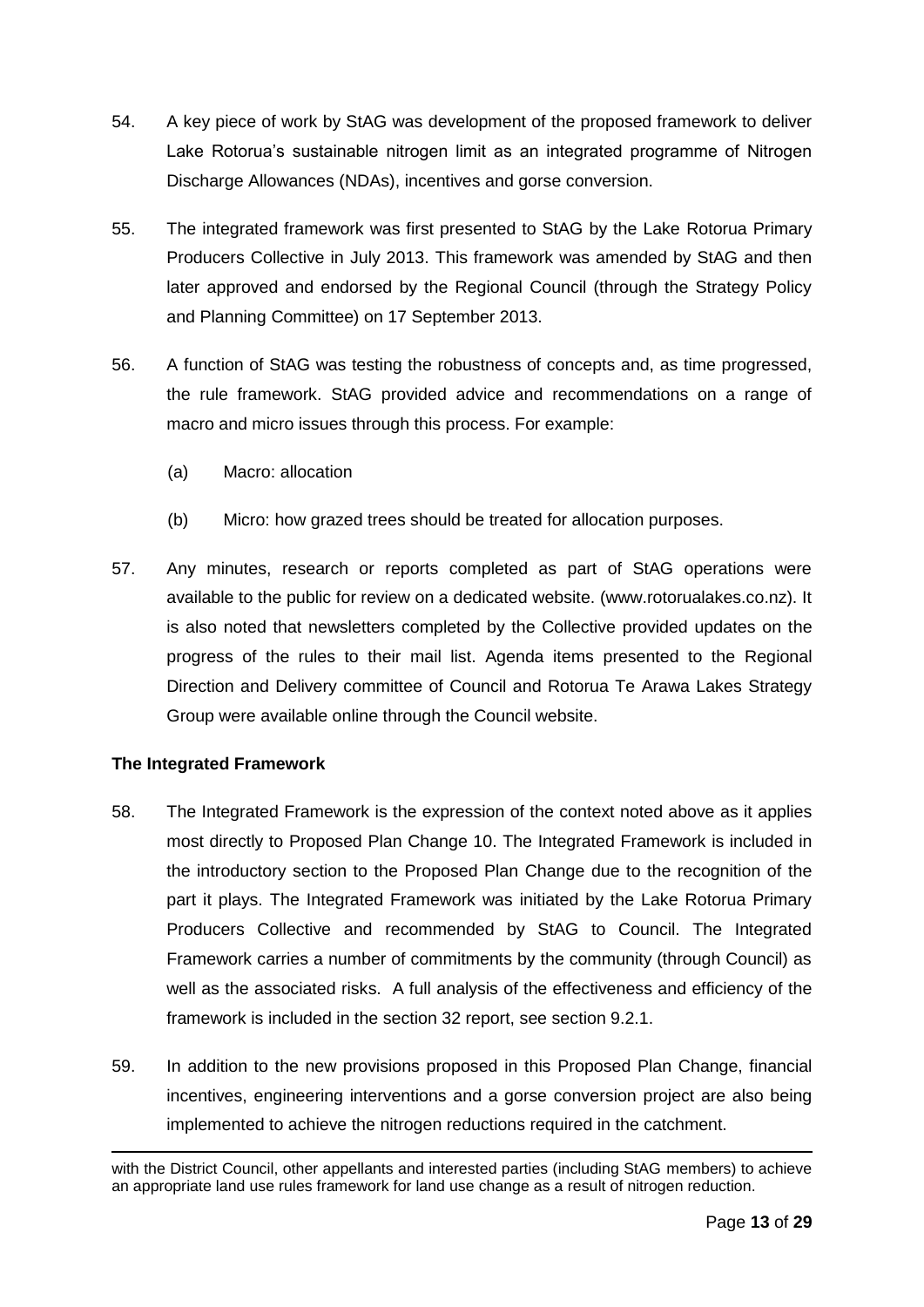| Rules Programme - 140 tonne reduction                                                                        |                                  |                                                                                                                                               |  |
|--------------------------------------------------------------------------------------------------------------|----------------------------------|-----------------------------------------------------------------------------------------------------------------------------------------------|--|
| 2015                                                                                                         | <b>Farm Nutrient</b><br>Plans    | Plans will be put in place for every farm, setting out a practical<br>pathway of staged nitrogen reductions.                                  |  |
| 2017                                                                                                         | Resource consents                | Farms will be consented, with a Farm Nutrient Plan as a<br>consent condition.                                                                 |  |
| By 2032                                                                                                      | Nitrogen Discharge<br>Allowances | Average of 35 kgN/ha/yr for dairy and 13 kgN/ha/yr for<br>drystock, with adjustments made for geophysical and farm<br>system characteristics. |  |
| \$5.5m available to support meeting the requirements of the rules and to engage with the incentives<br>fund. |                                  |                                                                                                                                               |  |
| $\mathbf{L}$                                                                                                 |                                  |                                                                                                                                               |  |

| Incentives Programme - 100 tonne reduction |                 |                                                              |  |
|--------------------------------------------|-----------------|--------------------------------------------------------------|--|
| By 2022                                    | Incentives fund | \$40m "below the line" to remove 100 tonnes of nitrogen.     |  |
| Gorse Programme - 30 tonne reduction       |                 |                                                              |  |
| By 2022                                    | Gorse fund      | Separate funding to remove 30 tonnes of nitrogen from gorse. |  |
| Engineering - 50 tonne reduction           |                 |                                                              |  |

Note: the nitrogen loss values in this table are consequently adjusted for later OVERSEER<sup>®</sup> versions<sup>17</sup>. Figures are in terms of nitrogen entering the Lake.

- 60. This framework involves a reduction of 140t/N from the rural farming sector by way of rules. This required reduction became the basis of the rule framework but is clearly part of the wider framework that also requires reductions to be secured by means other than rules. Proposed Plan Change 10 is part of a comprehensive response that is regulatory and non-regulatory in nature.
- 61. A key element of the Integrated Framework is the Incentives Scheme. This intervention reduces by 100 tonnes the requirement for nitrogen reduction that would otherwise be required through rules from the pastoral sector. The Incentives Scheme provides a voluntary alternative for landowners. The Incentives Scheme is a substantial commitment by the community to achieving the sustainable lake load<sup>18</sup>.

#### **Dealing with Uncertainty**

62. A degree of uncertainty is inherent within frameworks that rely on modelling, science and research to provide their foundation. Proposed Plan Change 10 is no exception and it has always been recognised within the process that there are confidence limits, error margins and scientific uncertainty at play. In juxtaposition to this recognition the planning system needs a degree of absolutes to deliver a workable framework.

<sup>-</sup><sup>17</sup> For an explanation of OVERSEER see the evidence of Simon Park, and Alistair MacCormick.

<sup>&</sup>lt;sup>18</sup> Other community commitments include the gorse and engineering programmes.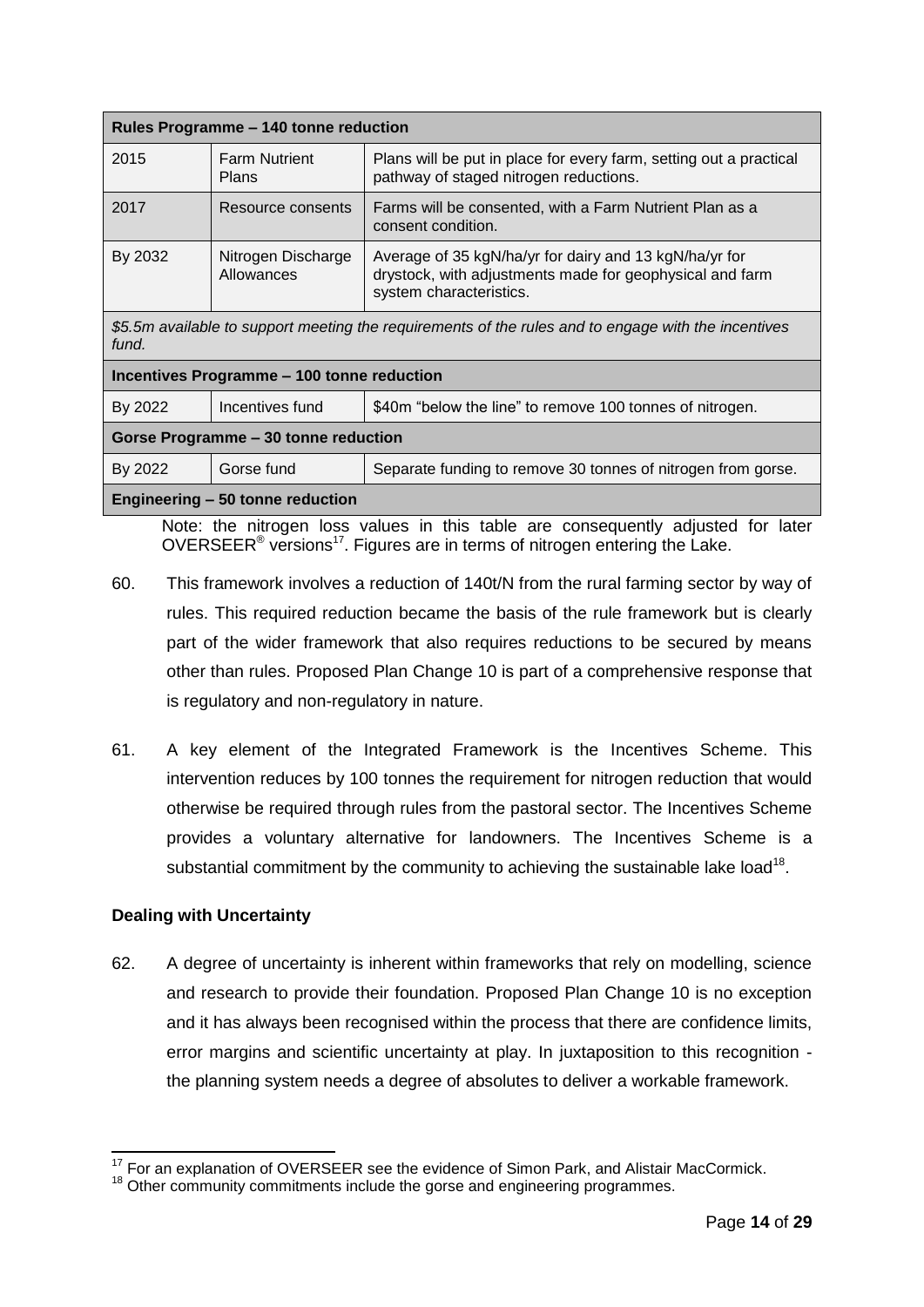- 63. The specific numbers in Proposed Plan Change 10 are an example of this. The exactness of the numbers cannot be the reality – particularly over the long timeframe required to fix the Lake. They do however provide a firm framework to allow the community to understand the direction of Proposed Plan Change 10 and the outcome that it is looking to achieve, and for property owners to understand what is required of them. They also provide an absolute 2032 upper limit beyond which Council cannot allow more nitrogen to flow into the Lake<sup>19</sup>.
- 64. There is not the ability to wait for additional certainty and indeed it is unlikely to ever eventuate. It is my opinion that Proposed Plan Change 10 is built on "best science" and incorporates within itself the commitment to monitor and respond to developing science. The science may be undertaken in the catchment, in New Zealand or may be observed internationally. Method 2 is important in this regard. It has previously been criticised as not being something that Council should include as it is an executive function. Criticism was also levelled at the "recommendations" aspect of Method 2 – in that this is the realm of "planning" not a "science review". The view of staff, in opposition to this criticism, was that this was an important commitment being made and the wording that came from StAG should be retained.
- 65. As identified in Policy LR P4 the concept of adaptive management is used to express the need to start on the process but to be mindful of new information. This again is a commitment from Council to being aware of any changes in the nutrient management landscape and to not be rigid in responding. This does of course carry a risk that the programme may need to respond to greater reduction scenarios. It is also worth mentioning that this plan change is primarily about reducing the amount of nitrogen that is lost to the Lake. The NPS-FM process will look at other nutrients/contaminants.

#### **The Proposed Rules**

- 66. The form that the Proposed Rules have taken has been informed by:
	- (a) The need to balance administrative effort and cost with the risk of unmanaged nitrogen (particularly in reference to the size of properties/farming enterprises);

<sup>-</sup><sup>19</sup> RPS Policy WL 6B(c).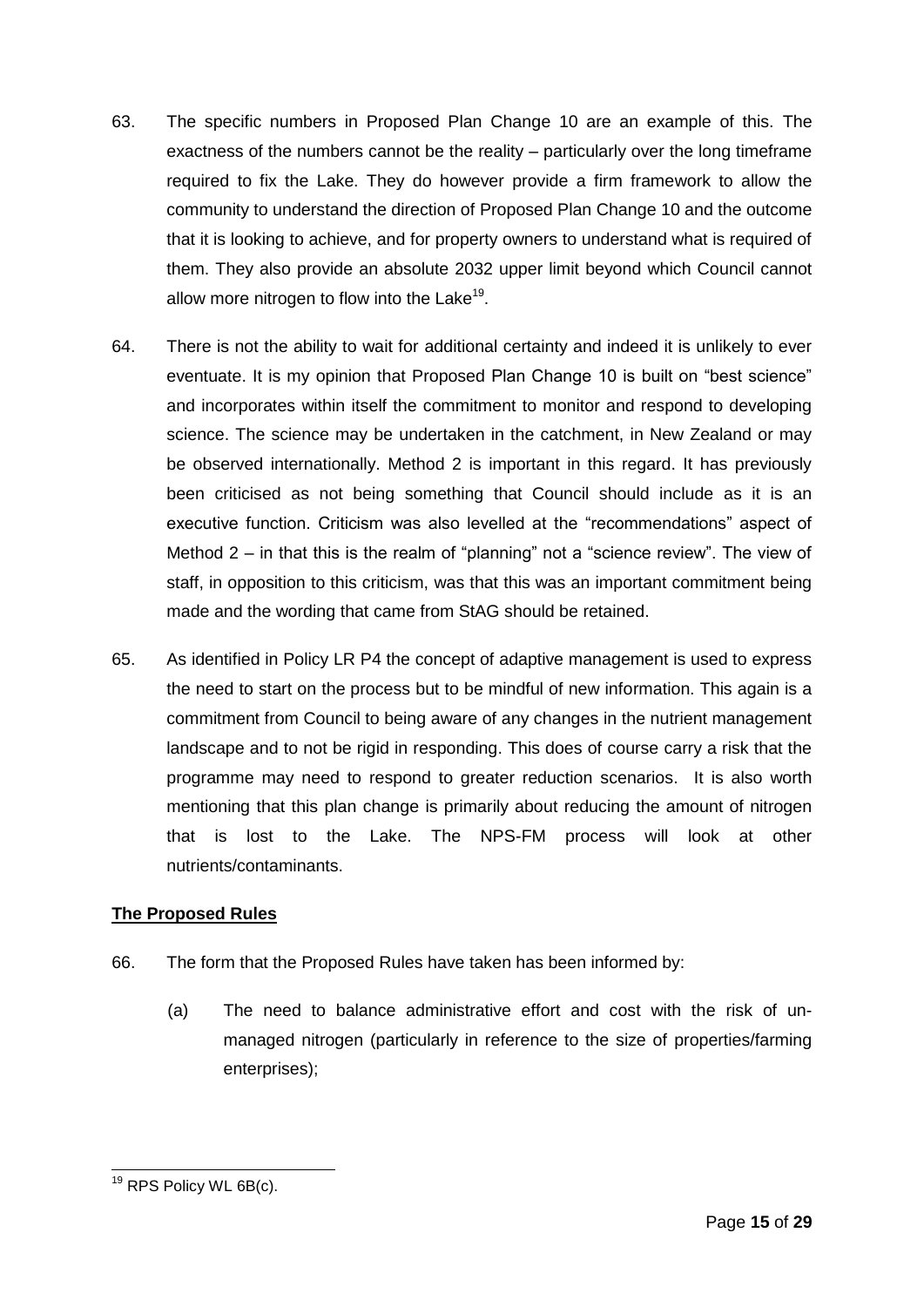- (b) The desire to base the rule structure generally around "allowing" farming activities through permitted and then controlled activities - rather than using discretionary activities;
- (c) The need for the rules to be based on land use activity rules (section 9 of the RMA) rather than discharge rules (section 15 of the RMA);
- (d) The recognition of the difference between "effective area" which is essentially the farmed area – and other parts of a property that do not contribute nitrogen loss;
- (e) The need for a property-based approach to securing nitrogen loss reductions;
- (f) The timeframes within the RPS, Oturoa Agreement and Integrated Framework.
- 67. Ignoring the various timeframes that apply, the rules generally provide for small, noncommercial properties, forestry/bush scrub and low intensity landuses to operate as permitted activities. The specific rules are described below.
- 68. Larger, higher intensity pastoral properties/farming enterprises are required to obtain controlled activity consents on the basis Nitrogen Management Plans are submitted that show pathways to the relevant NDA (see Schedule LR 6 of the Proposed Rules).

#### **Permitted Activities**

- 69. LR R1: This rule is a bridging rule from the point of notification to 01 July 2017 the date specified in the Integrated Framework – to allow for current land uses to continue under a rule (following section 9 of the RMA "No person may use land in a manner that contravenes a regional rule…").
- 70. LR R2: Plantation forestry and bush/scrub are permitted activities due to their comparatively low levels of nitrogen loss.
- 71. LR R3: The use of land on lots of five hectares and under is a permitted activity unless it is commercial in nature. This reflects the balance of the generally low level of nitrogen losses from these sized properties (being mostly rural residential in nature) with administrative effort.
- 72. LR R4: This rule defines permitted activities on properties between 5ha and 10 ha in effective area on the basis of compliance with a stocking rate table.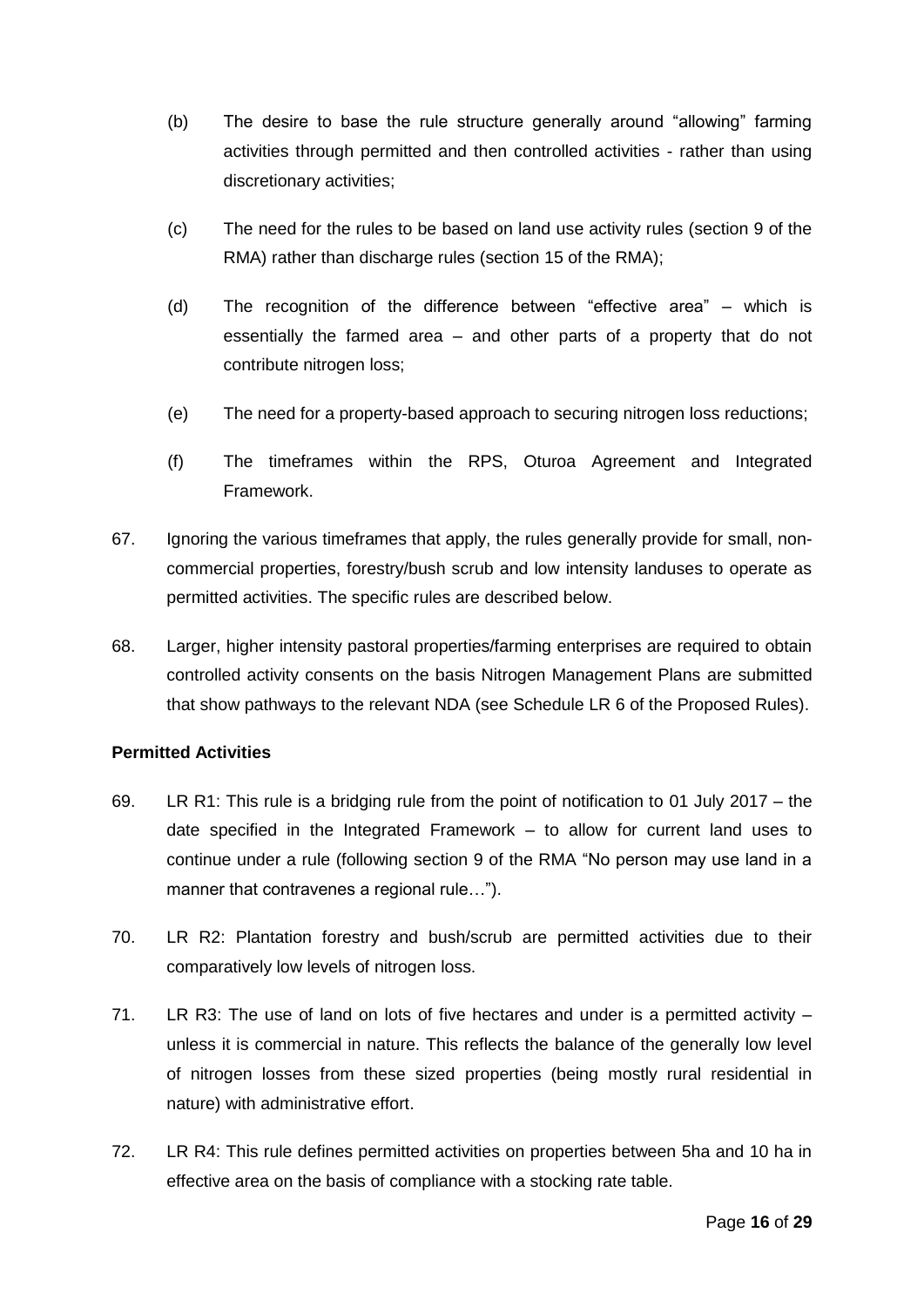- 73. LR R5 and LR R6: Until 2022 properties between 10 and 40 ha or properties that were not managed under Rule 11 are permitted activities – provided there is no increase in activities that would increase the nitrogen loss.
- 74. LR R7: This rule is designed to allow low intensity but potentially large properties/farming enterprises to maintain their low nitrogen loss profiles. An OVERSEER $<sup>®</sup>$  file is required as the basis of showing compliance with the required</sup> limitation on nitrogen loss.
- 75. In some cases there is also interplay between the permitted activity rules so that where specific rule conditions cannot be met activities can still be permitted up to a certain date. For example, LR R5 covers commercial activities on properties under 5ha (LR R3) up to 2022. This is designed to treat properties in a similar way.

#### **Controlled Activities**

- 76. LR R8 and LR R9: Controlled activity consents are required for properties greater than 40 ha in effective area in 2017 and less than 40 ha in effective area in 2022 – unless permitted activity status can be demonstrated. So for example, a 60 ha property may choose to operate under LR R7 as a low intensity operation. Conversely a smaller block may be intensively farmed with high levels of nitrogen that need to be managed.
- 77. Each resource consent requires the development of a Nitrogen Management Plan that demonstrates the pathway of mitigation actions to reduce nitrogen losses from the start point to the Nitrogen Discharge Allowance ('NDA').
- 78. The rules (Schedule LR One) contain the methodology for calculating the relevant start points and NDAs.
- 79. LR R10: This rule provides for trading to occur. Trading occurs through the issuing of new consents with associated new Nitrogen Management Plans.
- 80. Trading is restricted by the rules until after 2022. This reflects the risk that trading places on the Incentives Scheme and the recognition that trading should only become necessary at the first Managed Reduction Target point – 2022.
- 81. LR R11: As OVERSEER<sup>®</sup> cannot be used to model every land use type in the catchment rule LR R11 was introduced to provide an alternative approach to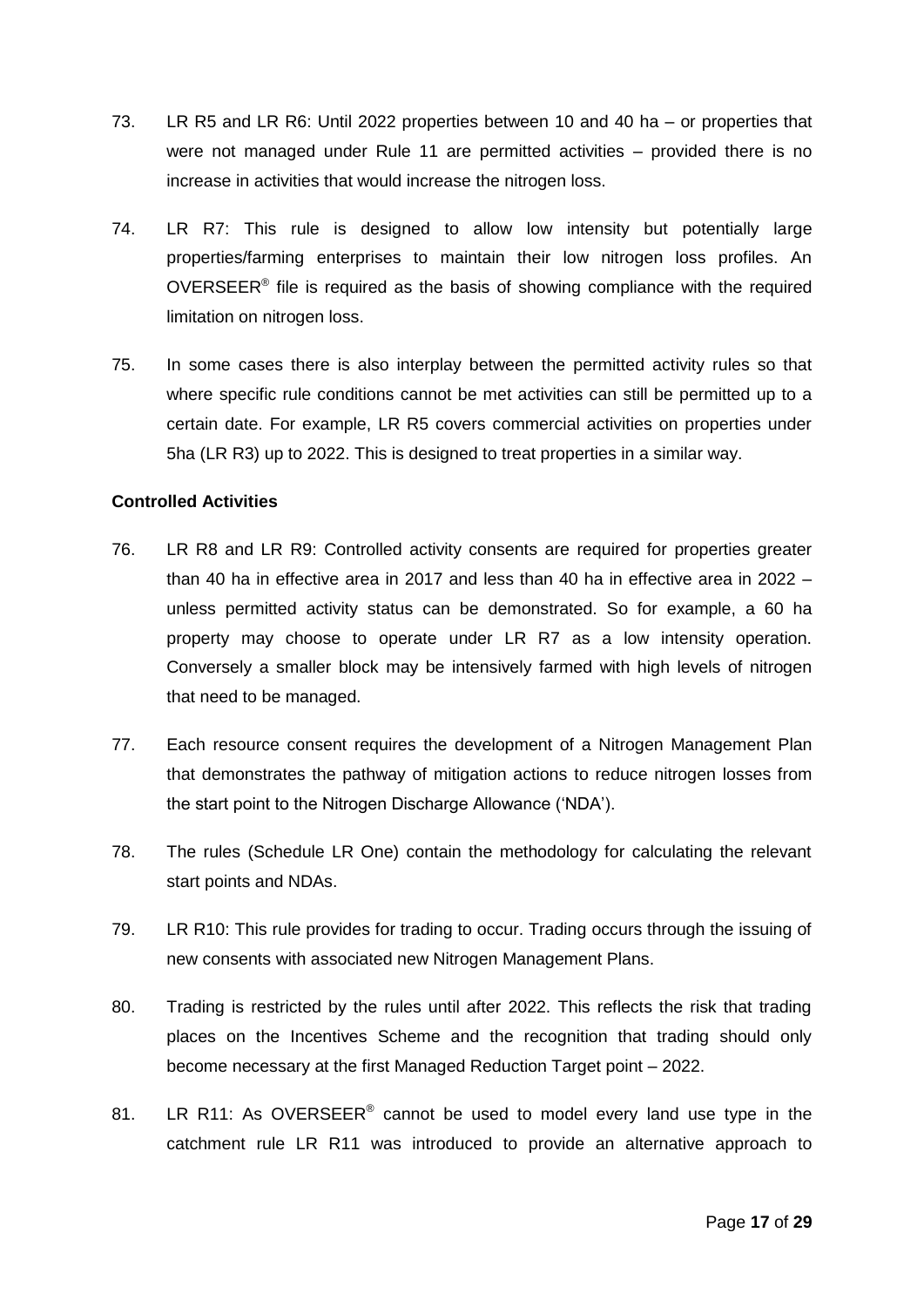developing nitrogen management plans in support of issuing consents. The basic premise is that "equal effort" reductions in nitrogen loss are required.

#### **Non-complying**

82. LR R12: Non-compliance only occurs upon a Nitrogen Discharge Allowance or Nitrogen Management Plan not being provided as part of a resource consent application (under rules LRR8 to LRR11) or where the use of land does not meet the conditions of permitted or controlled rules.

#### **Discharge Rule**

83. LR R13: The discharge rule is part of the Proposed rule framework in relation to section 15 of the RMA. This rule expressly allows for the discharge of contaminants into water – on the basis that the associated land use is one that is authorised/managed through the above land use rules.

#### **Elements of the Rules Framework**

- 84. The rules also establish a number of elements that drive the system such as the framework for allocation of discharges, how trading of those allocations occurs and how Council will ensure the 2032 sustainable lake load can be met. Three important elements that are therefore useful to discuss are:
	- (a) The nitrogen allocation methodology;
	- (b) The trading system;
	- (c) The use of Nitrogen Management Plans.

#### **Nitrogen Allocation**

- 85. Allocation is the share of the sustainable lake load of nitrogen that is assigned to a property. In most cases this is a lower amount than that property's benchmarked nitrogen loss.
- 86. Throughout the two-year long process of determining the nitrogen allocation approach, there has been a consideration of the RPS and StAG principles – and later the commitments made within the Integrated Framework that were agreed to by Council resolution. It is my opinion that the position that was reached represents a practical solution that is strongly based on economic and social considerations.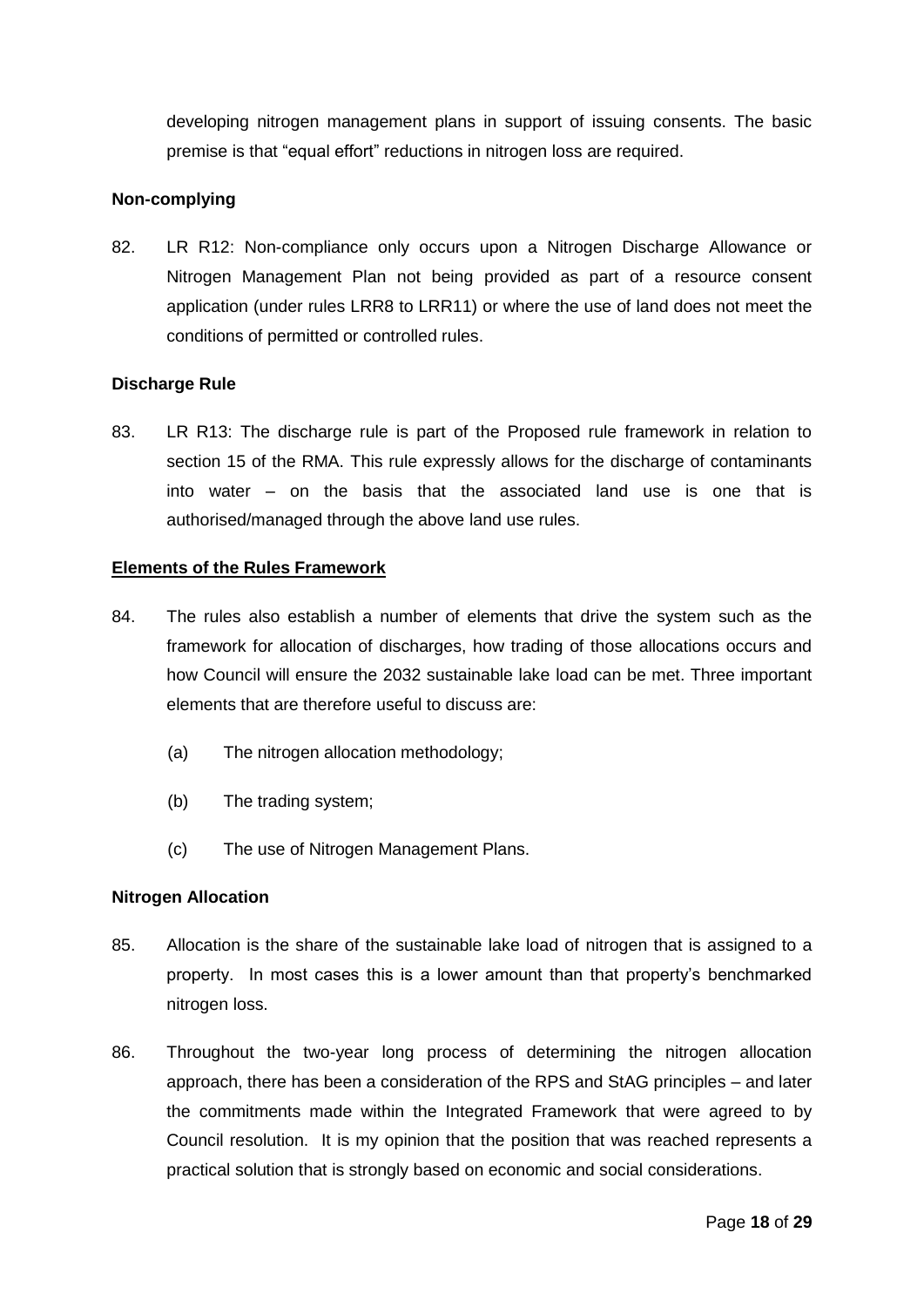- 87. Allocation is a difficult subject within any nutrient management framework as there will always be winners and losers under any allocation method. A significant reduction of nitrogen discharge is required for Lake Rotorua to reach its sustainable load. This will have impacts on financial returns, capital value and opportunity cost. In essence the allocation process is about how the necessary reduction is shared out.
- 88. The ability to discharge nitrogen needs to be matched to the assimilative capacity of Lake Rotorua. This requires a reduction from the steady state load to the Lake (755 tonnes per annum<sup>20</sup>) down to the sustainable load (435 tonnes per annum) by 2032. A significant and challenging nitrogen reduction is required from the pastoral sector and this limits the options that are available (for example, providing an allocation to other sectors to compensate for existing limitations on land development that are continued).
- 89. Significant time and energy was devoted to evaluating this issue and the Section 32 report (sections 10.3, 10.4 and 10.5) records the decisions and milestones that were reached along the path to a final position. The Section 32 report also identifies key reference documents (page 90).
- 90. For Proposed Plan Change 10 the allocation methodology results in a Nitrogen Discharge Allowance being allocated to each block within the catchment. These are summed for a property/farming enterprise and this is the limit required to be met by 2032. The NDA are expressed as a percentage of a reference file. These technical matters are explained in the evidence of Simon Park and Alistair MacCormick, and in the Section 32 report (see above references).
- 91. The decisions on nitrogen allocation are not decisions made in isolation, but were made in relation to an approach that evolved over time and that considered a range of alternatives. The parts of the approach can be described simply as follows:
	- (a) RPS sustainable lake load 435 tN
	- (b) RPS allocation principles (Policy WL 5B)
	- (c) StAG additional principles
	- (d) Sharing of the reduction burden not all by rules (the Integrated Framework)
	- (e) Agreed sector reductions

<sup>-</sup> $^{20}$  ROTAN 2011 – see Rutherford et al 2011 and confirmed by Rutherford 2016 (see evidence of Dr Kit Rutherford).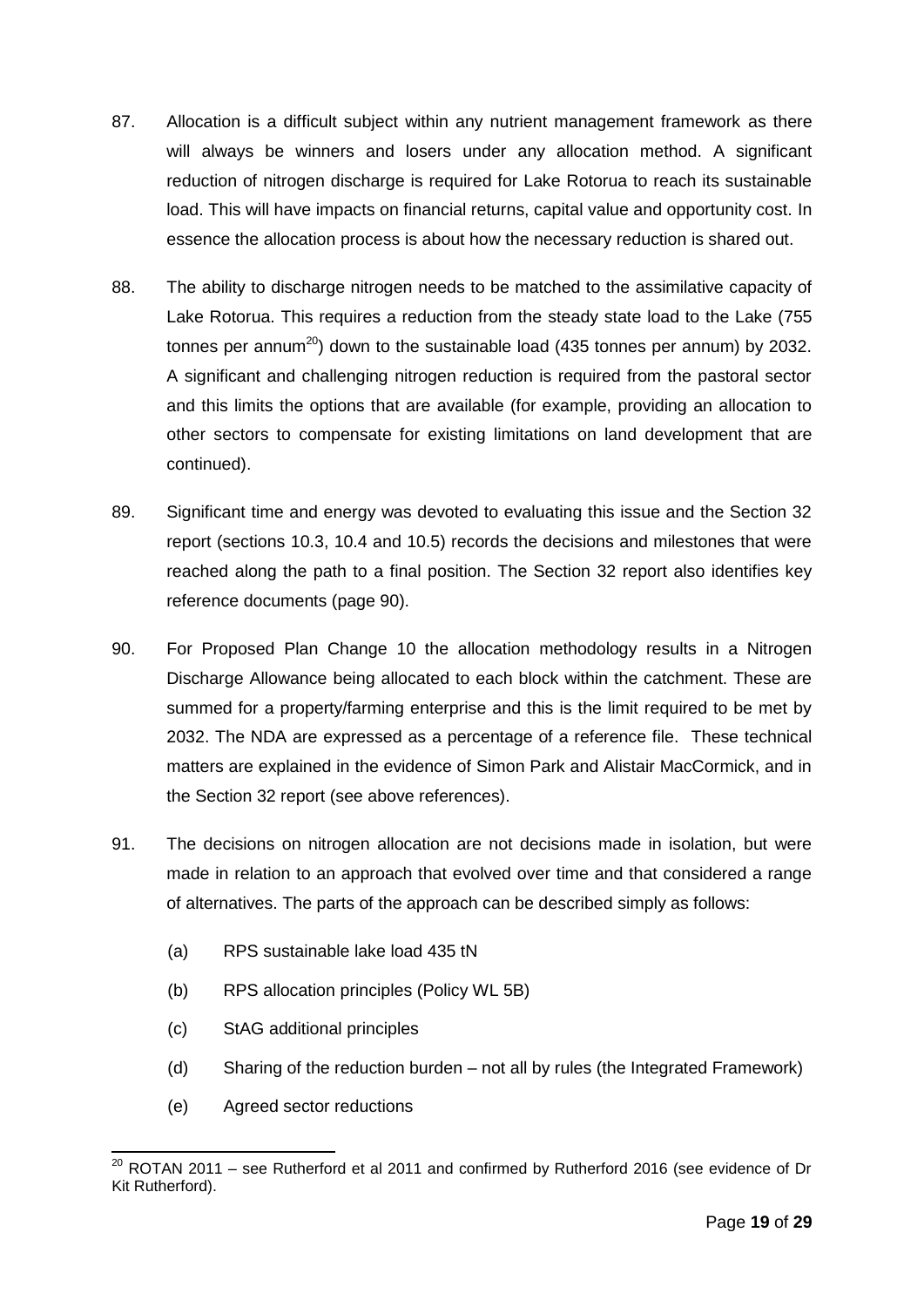- (f) Primary allocation method
- (g) Consideration of ranges that support the allocation method
- (h) Choice of specific ranges and process detail (for example movement to range boundaries)
- (i) NDA methodology (Proposed Plan Change 10 Schedule LR One).
- 92. At each step the higher level policy above it was considered. So for example, any allocation methodology that did not accord with the sustainable lake load, allocation principles or Integrated Framework was discounted. For example this occurred through the highly iterative StAG process of defining the sector ranges.
- 93. Through the process matters such as OVERSEER<sup>®</sup> version change and decisions about how grazed trees were to be treated changed some of the outputs of the allocation framework but not the framework itself. At every point the integrity of the allocation approach – extending right back to the RPS and overarching integrated framework – was maintained.
- 94. The allocation methodology described in Proposed Plan Change 10 can best be described as a hybrid. It combines elements of:
	- (a) grandparenting (due to the use of benchmarking as a start point)
	- (b) natural capital ("better" areas for nitrogen loss management will be able to do more with less NDA)
	- (c) "polluter pays" (high nitrogen loss blocks/properties lose more under the clawback regime)
	- (d) Sector averaging (as a start point for the ranges).
- 95. The allocation methodology is built on sector averaging with ranges based on Rule 11 benchmarking as the start point. This option was preferred by StAG through the workshop process and approved by Regional Council on 02 July 2015. An iterative process was undertaken to find the preferred ranges that are contained with Proposed Plan Change 10.
- 96. The allocation methodology also includes the ability to consider exceptional circumstances should this be warranted in any specific case. It does this by providing matters that may be considered under Schedule LR One for amendments to a NDA.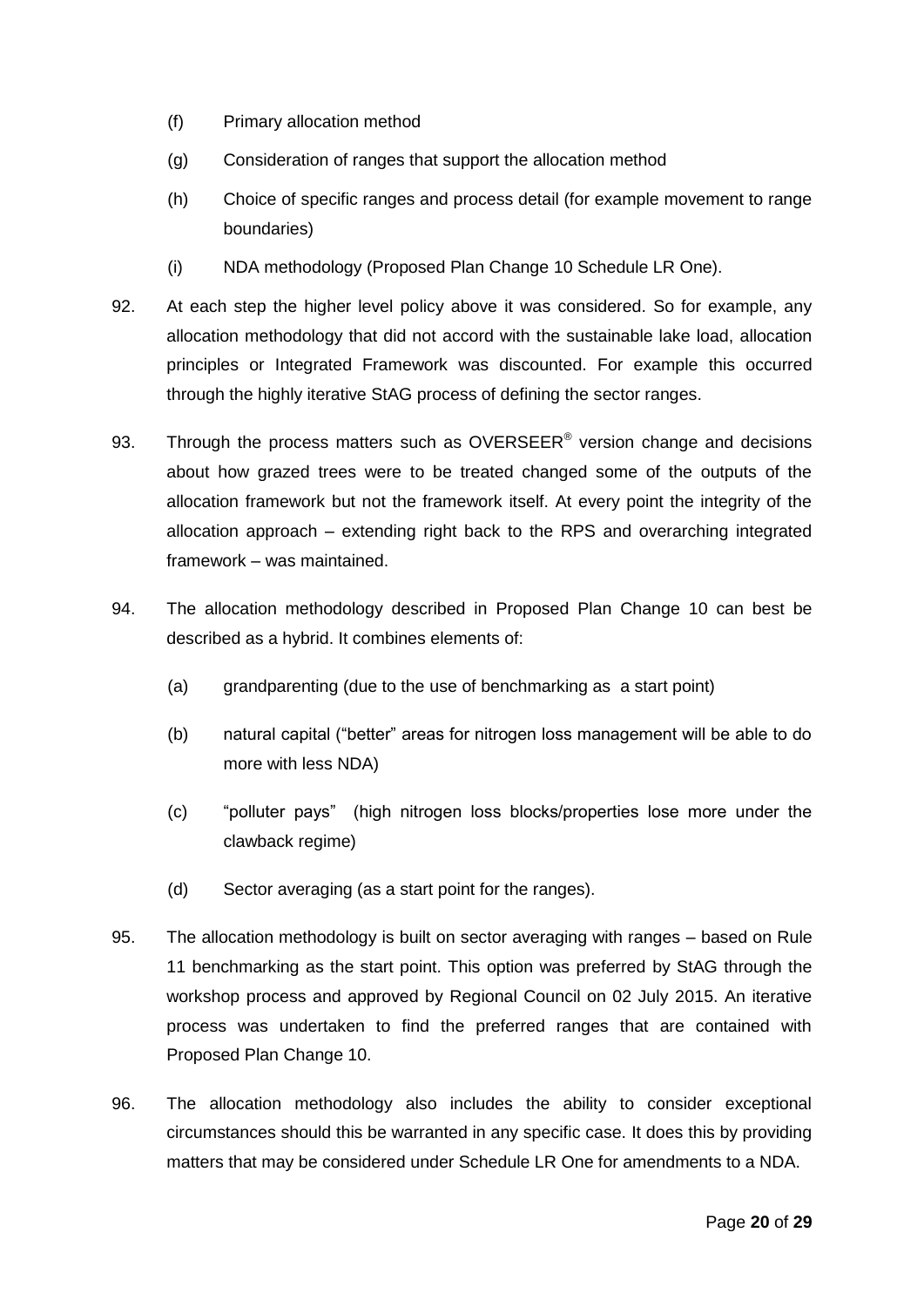#### **Trading of Nitrogen Discharge Allowances**

- 97. Trading of Nitrogen Discharge Allowances (NDA) has been part of the thinking for some time. It was acknowledged as being important within the Oturoa Agreement and has been supported by the Crown through discussion around the Funding Deed.
- 98. Trading is also an important aspect of the economic impact of Proposed Plan Change 10 as without trading the movement of NDA to more efficient landuses and land areas would not be able to occur. This would increase adverse economic effects. These economic matters are covered in the evidence of Sandra Barns, Lee Matheson, Graeme Doole and Nicky Smith.
- 99. A number of options for a trading system were explored and the decision was to use a simple process of reflecting any trade in resource consents for the source and destination properties. The land use advisors in the catchment are familiar with the "nitrogen landscape" and their clients' aspirations so a facilitated market is unnecessary. The business costs of new consents are minor in the context of medium or long term farming decisions.
- 100. Trading also includes the ability for short term trading to meet the five-year managed reduction targets. This adds a degree of complexity but was a mechanism sought by farmers as an option to increase choices around mitigation actions. See Appendix 2 for diagrams showing short and long term trading.
- 101. Trading is not allowed until 2022. This is seen through the process by some as legislating for a monopoly as prior to this date NDA can only be purchased by the Incentives Board. The 2022 date has been implemented for two reasons. The first is that the Incentives Scheme has a challenging task – to purchase a 100 tonne reduction in nitrogen entering the lake by 2022. The risk associated with not achieving this is borne by the community (via the Regional Council). Removing the 2022 date increases this risk.
- 102. The second reason is that there was a view that properties should not be able to purchase the ability to discharges nitrogen above their benchmarks. This was seen as being contrary to what was trying to be achieved for the Lake.

#### **Use of Nitrogen Management Plans**

103. Proposed Plan Change 10 requires Nitrogen Management Plans as a part of a resource consent. They are defined as the plan for a property or farming enterprise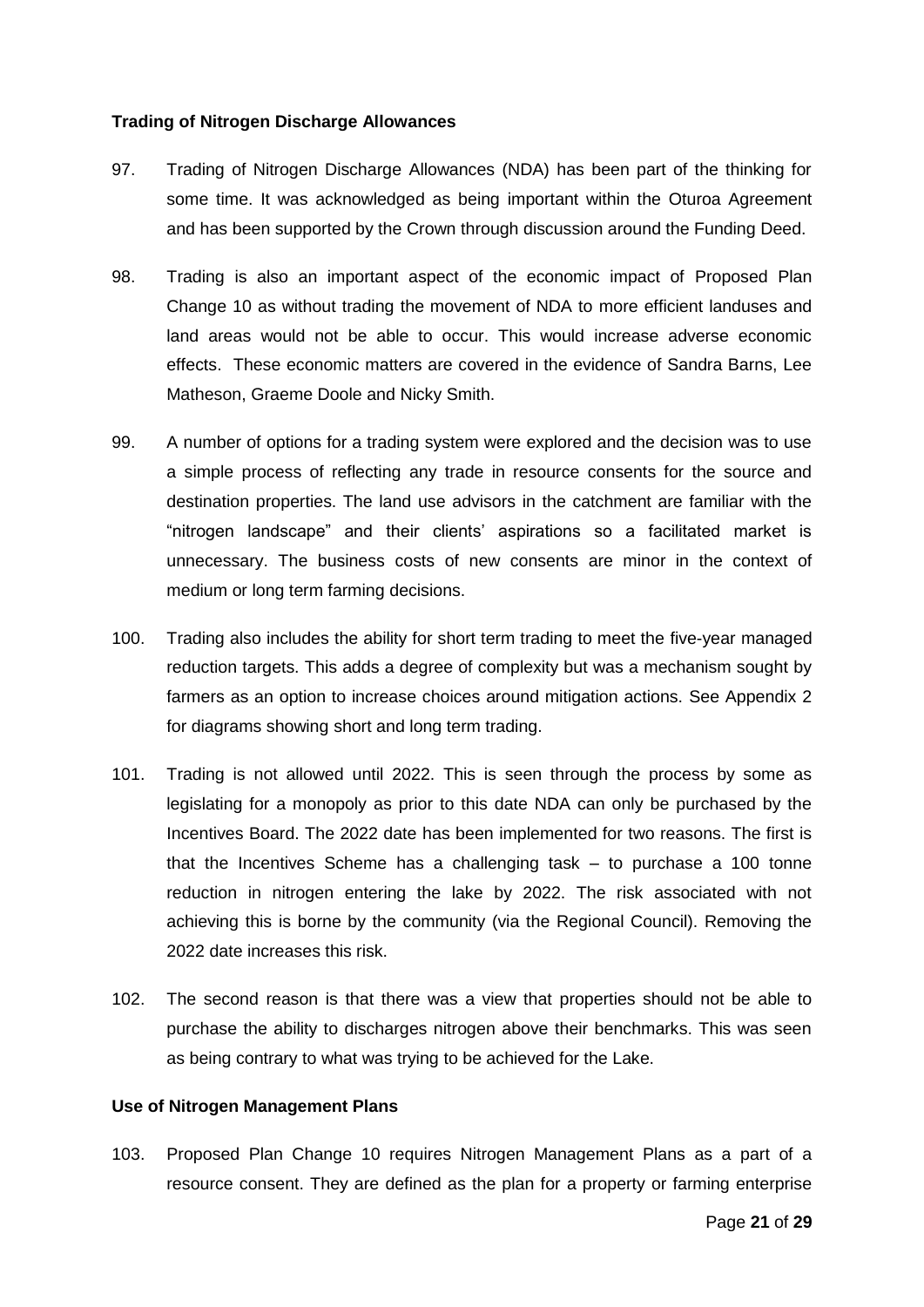that identifies the sources of nutrients associated with farming activity and the mitigation actions to reduce nitrogen losses to meet Managed Reduction Targets and the Nitrogen Discharge Allowance. The key aspect of a NMP is the schedule of actions that when modelled in OVERSEER® show the pathway to the NDA.

- 104. Outside of discussions on rule, plans of this nature are best practice in farming sectors and are useful tools for farmers to identify opportunities, and consider options and solutions with farm advisors.
- 105. A key aspect of the NMP approach is that they allow individual farmers to best respond to meeting the NDA requirements by making their own decisions in collaboration with advisors and Council. Council is not in the business of telling farmers how to farm.
- 106. The 15 year timeframe covers three iterations of the NMP (from 2017 to 2022, from 2022 to 2027 and from 2027 to 2032). The NMP will contain mitigation actions to show how managed reduction will meet the Managed Reduction Targets and then NDA. The actions will be modelled using OVERSEER® to show that the targets can be met. The degree of specificity will be such that:
	- (a) The first 5-year block has clear actions to deliver the required result;
	- (b) The second and third 5-year blocks have less specificity (recognising that future planning is uncertain) but that a general picture of achieving the Nitrogen Discharge Allowance will need to be provided.
- 107. The NMP contains nitrogen budgets, block information and mitigation actions that are designed to achieve the required reductions. If the mitigations are not being carried out and therefore the nitrogen reductions are not occurring Council needs to have the ability to undertake compliance. This needs to be put within the context that property owners set the NMPs and can review them. As noted above it is not Council making choices on mitigation but the land owners/managers. Council's role is in ensuring that the outcome of the land management decisions is achieving the required reduction in nitrogen losses.
- 108. Mitigation actions can be reviewed and NMPs amended if required. Council will quality assure changes but only to ensure the mitigations are bona fide and that the managed reduction targets and NDA can be met.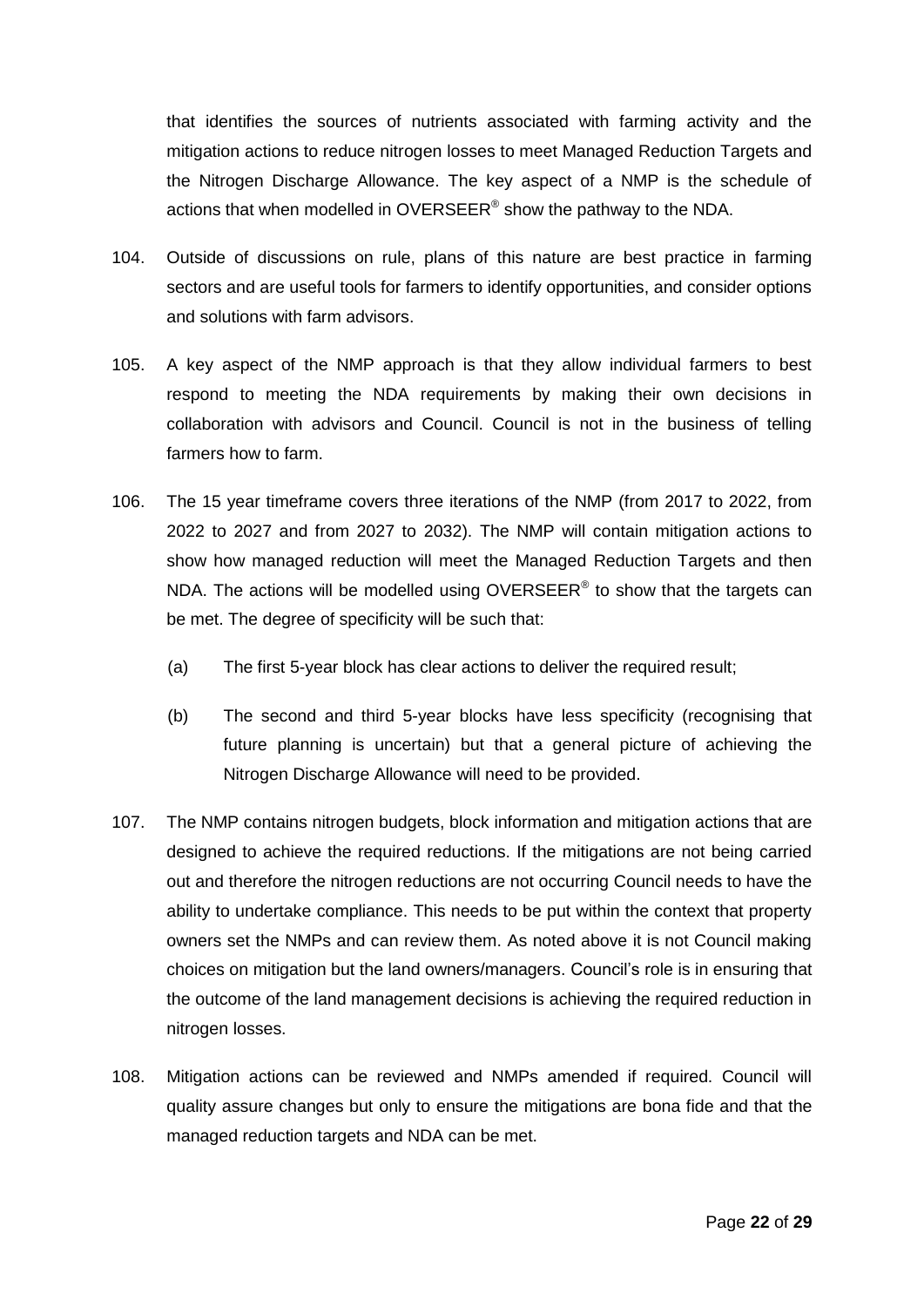109. NMPs do impose a cost on the farming sector however "best practice" would suggest that sector plans should be in use anyway and the NMP requirements can be aligned with these sector templates. In the future farming within a nutrient sensitive catchment such as Lake Rotorua will mean that this is a standard cost of doing business. It is noted that other areas of New Zealand have  $-$  or are moving to  $-$  this type of requirement for farm management planning (including nutrient management).

#### **Appropriateness of Rules**

- 110. Irrespective of the specific direction provided by the operative RPS, consideration was given to whether rules were an appropriate regulatory intervention. Section 9.4 of the Section 32 Report describes the challenges and responses.
- 111. In summary, challenges to the appropriateness of rules (in the sense that they are not needed) centre around alum dosing and phosphorus management. Specific research was commissioned to explore these challenges and the outcomes of these have demonstrated that nitrogen reduction is still required $21$ . It was on this basis that Council adopted the rules for notification.

#### **Conclusion**

-

- 112. In my opinion Proposed Plan Change 10:
	- (a) Is based on a robust platform of science;
	- (b) Is a result of credible and reasonable choices between options both at a macro and micro level;
	- (c) Represents a series of compromises to reach a workable solution;
	- (d) Adequately manages the risks associated with any future changes that may or may not arise and provides clear signals of adaptive management.

 $21$  See Science Overview: Andrew Bruere, 2016 that details the science programme and expert reports.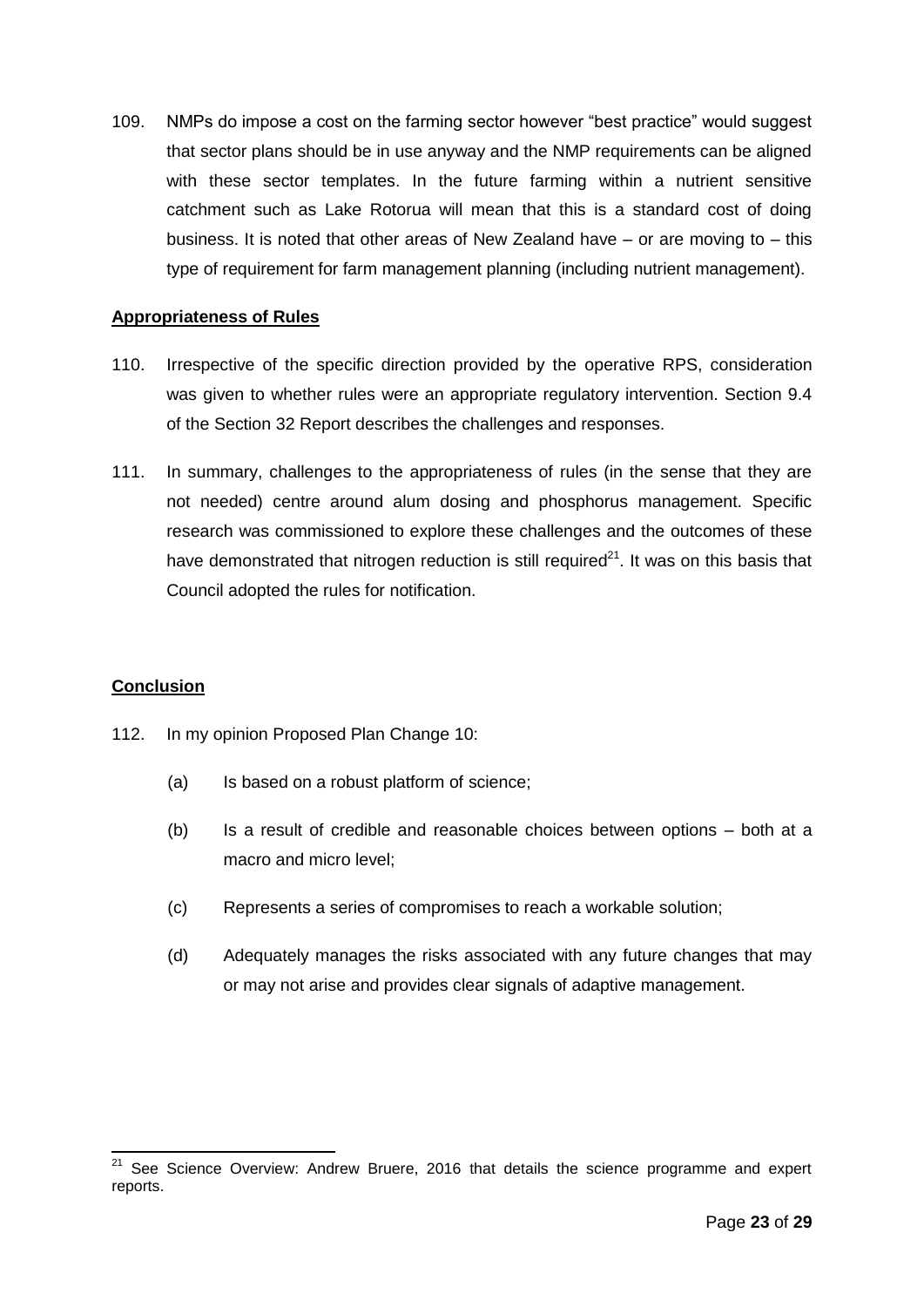## **Appendices**

- Appendix 1: Relevant Operative RPS policies
- Appendix 2: Short and Long Term Trading Diagrams

**Name:** Stephen Lamb

**Date:** 17 January 2017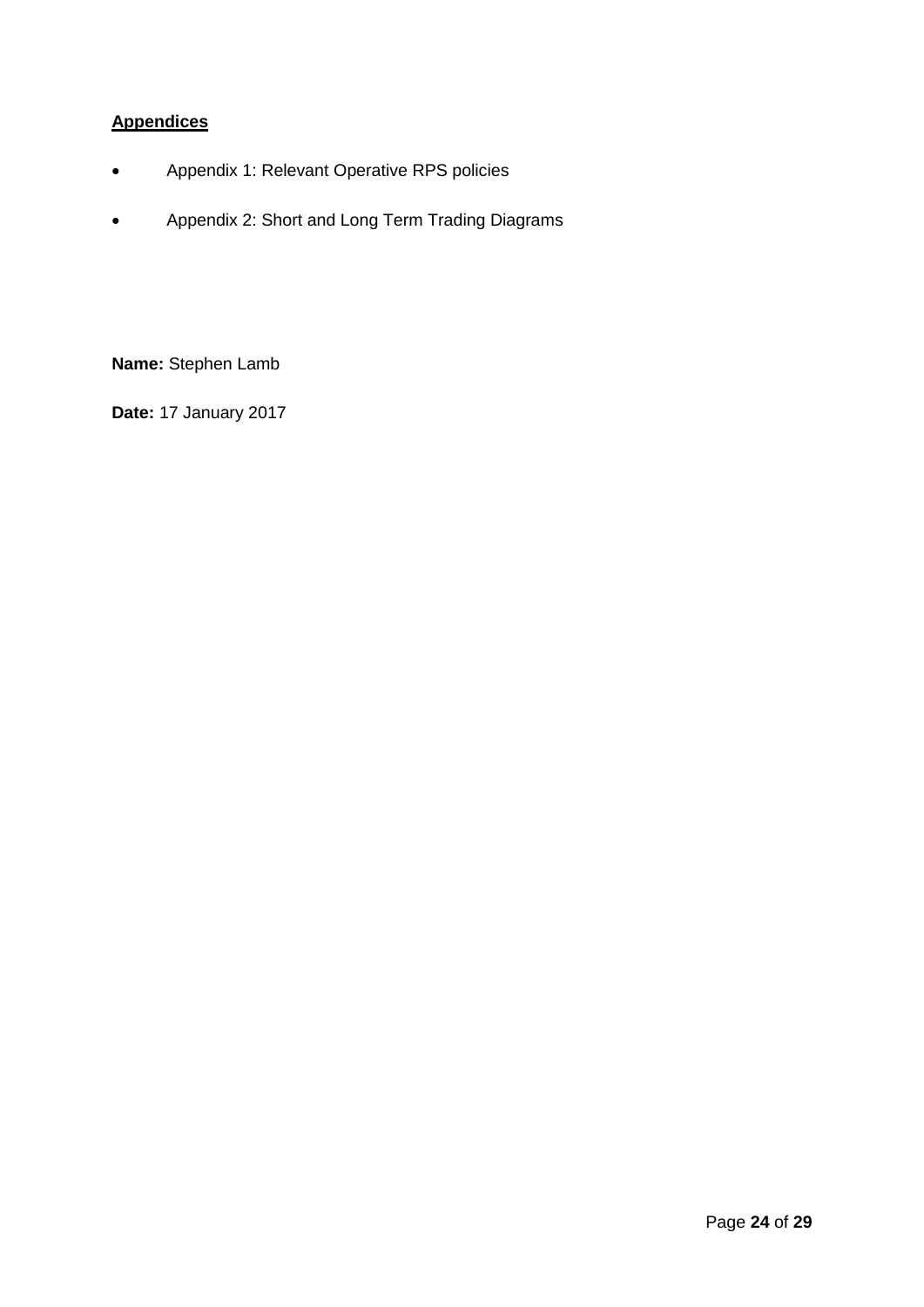# **Relevant Operative RPS Policies**

#### **Policy WL 3B: Establishing limits for contaminants entering catchments at risk**

Establish limits for the total amount of specified contaminants that enter the receiving waters within a catchment at risk including:

- (a) Contaminants to be managed to avoid compromising public health and each catchment's ecology, mauri, fishability, swimmability and aesthetics;
- (b) For the Rotorua Te Arawa Lakes the amount of nitrogen and phosphorus that can enter each lake in order to achieve its target trophic level index; and
- (c) For Lake Rotorua the total amount of nitrogen that enters the lake shall not exceed 435 tonnes per annum.

#### **Explanation**

Within the region, both surface water and groundwater are used for a wide range of purposes. Each use requires water of a corresponding quality. Some uses potentially conflict with others; the assimilation of contaminants may compromise consumptive uses. Water management policy, while enabling people and communities to provide for their social, economic and cultural well-being, must ensure that statutory water quality requirements are met.

Nutrient limits are necessary to meet the regional community's water quality targets for all atrisk catchments within the Rotorua Te Arawa lakes area.

The operative Bay of Plenty Regional Water and Land Plan sets trophic level indices (TLIs) for lakes of the Rotorua District as a means of measuring long- term trends in water quality to see whether each lake is improving or declining. Target TLIs for each lake have been determined through a public process, and are contained in the Regional Water and Land Plan. The TLI system is used as a means of measuring water quality based on the amount of total nitrogen, total phosphorus and chlorophyll A (algae) present in a lake, and the clarity of the water.

The 435 tonne annual sustainable nitrogen load for Lake Rotorua includes stream and groundwater flows, rainfall, and treated sewage effluent and excludes internal loads from the lake bed. The 435 tonnes is required to achieve the 4.2 trophic level index target currently set in the Regional Water and Land Plan.

When the target TLIs are reached, they may need to be reviewed to ensure that statutory (sections 70 and 107 of the Act) water quality requirements are met.

#### **Policy WL 5B: Allocating the capacity to assimilate contaminants**

Allocate among land use activities the capacity of Rotorua Te Arawa lakes and other water bodies in catchments at risk to assimilate contaminants within the limits established in accordance with Policy WL 3B having regard to the following principles and considerations:

(a) Equity/Fairness, including intergenerational equity;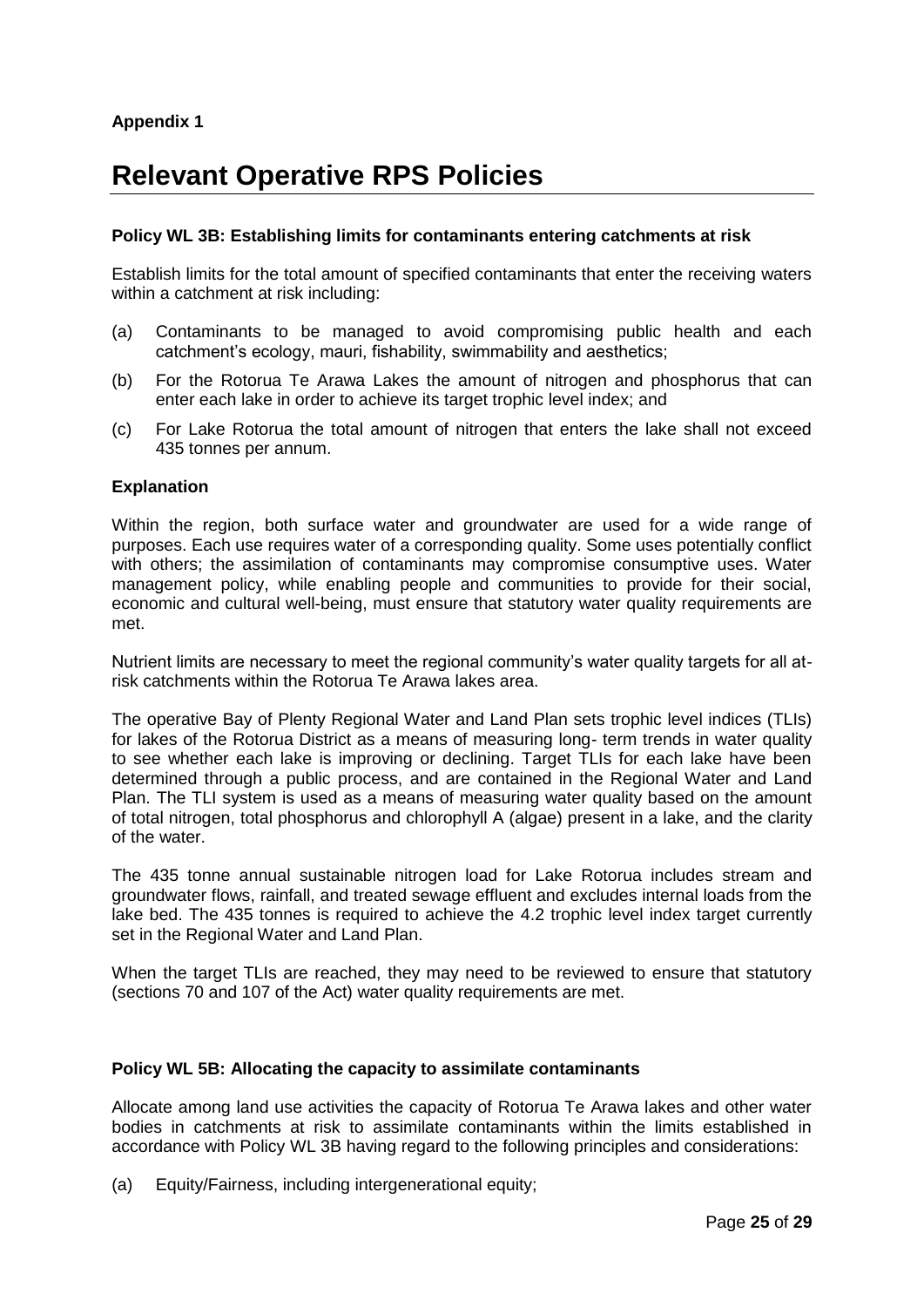- (b) Extent of the immediate impact;
- (c) Public and private benefits and costs;
- (d) Iwi land ownership and its status including any Crown obligation;
- (e) Cultural values;
- (f) Resource use efficiency;
- (g) Existing land use;
- (h) Existing on farm capital investment; and
- (i) Ease of transfer of the allocation.

#### **Explanation**

Each water body is able to assimilate a certain amount of nutrients or other contaminants before the values of the water body are unacceptably compromised.

Essentially, what is being allocated is the capacity of Lake Rotorua and other at-risk catchments to assimilate a discharge of a contaminant. A 2005 amendment to the Act introduced as a new function of regional councils the establishment of regional rules to allow the allocation of this resource on other than a first-come/first-served basis. Thus, allocation mechanisms are implemented through rules in regional plans. This policy seeks to direct this by requiring, and providing principles and considerations for, allocation.

The management of activities and land uses within the context of the catchment of a receiving water body allows the particular characteristics of each water body to be taken into account. In the context of Lake Rotorua, for example, the amount of nitrogen that the lake can assimilate without adverse effect comes from the whole of the catchment. How that amount is to be distributed within the catchment presents management issues requiring policy guidance. Consequently, allocation decisions will be undertaken in consultation with the affected community, particularly landowners directly affected by the allocation.

#### **Policy WL 6B: Managing the reduction of nutrient losses**

Require, including by way of rules, the managed reduction of any nutrient losses that are in excess of the limits established under Policy WL 3B by ensuring that:

- (a) Rural production land use activities minimise their loss of nutrients as far as is reasonably practicable by implementing on-farm best management practices;
- (b) Any land use change that is required within the Rotorua Te Arawa lakes catchments to achieve the limits takes into account an equitable balancing of public and private costs and benefits; and
- (c) No discharges shall be authorised beyond 2032 that results in the limit for Lake Rotorua being exceeded. A catchment intermediate target for the managed reduction of nitrogen loss is to be set to achieve 70% of the required reduction from 746 t/yr to 435 t/yr by 2022.

#### **Explanation**

Managed reduction in the amount of nutrients derived from land use activities is necessary to halt the decline in water quality in at-risk catchments.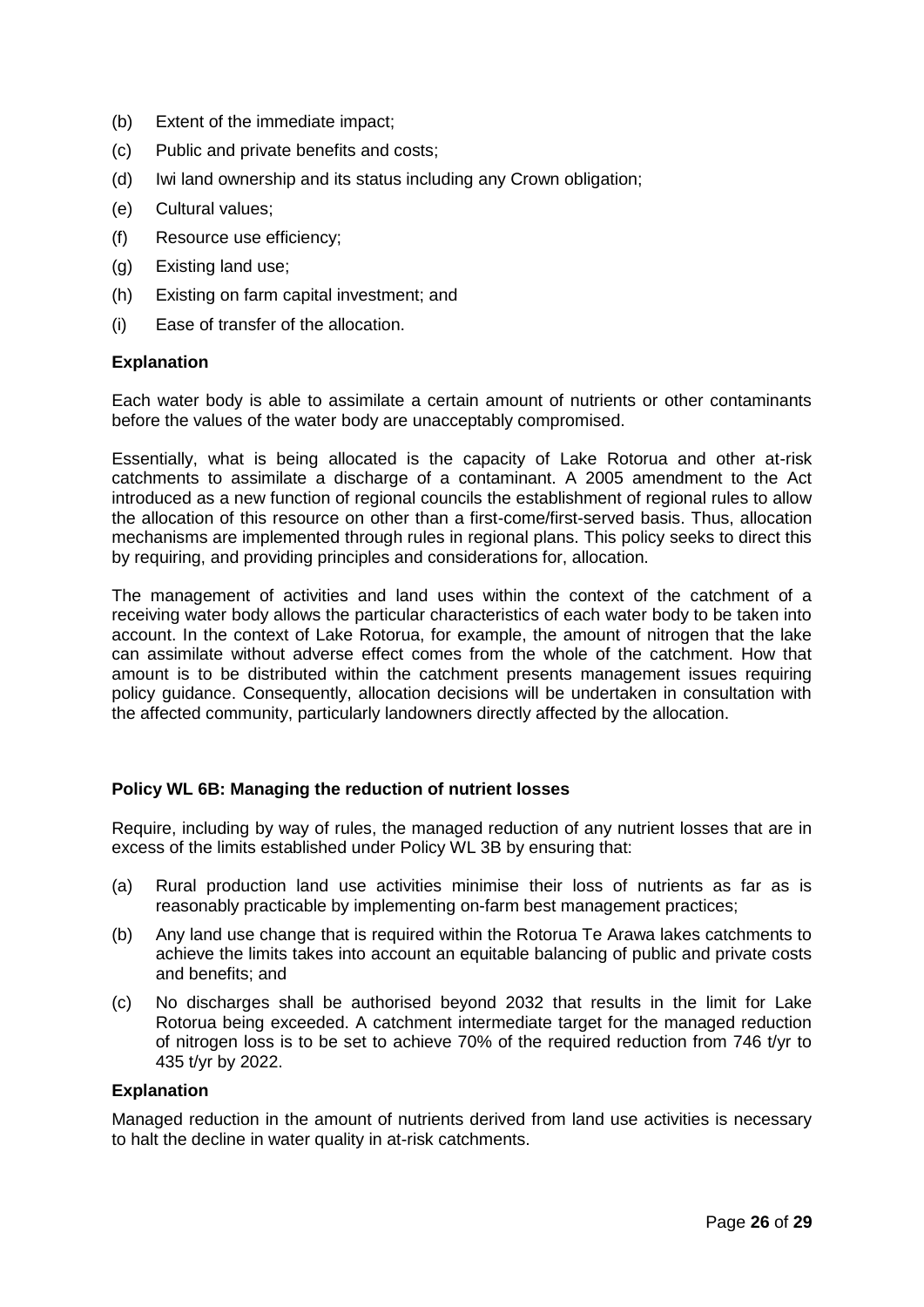On-farm best management practices should be implemented to ensure that all rural production land use activities minimise their nutrient losses as far as is reasonable, practicable and affordable. The aim is to ensure that all rural production land users are operating in accordance with industry best practice.

For Lake Rotorua, current on-farm best practice alone will not achieve the nitrogen load reduction required to reach the sustainable nitrogen load of 435 tN/yr and land use change will be necessary. Beyond 2032 only discharges which enable the 435 tN/yr to be met will be authorised. The development of further resource management policy will have regard to the Oturoa Agreement.

The cost of achieving any further reduction in nutrient losses over and above on-farm best practice in a particular catchment will have a mix of public and private benefits and should be funded accordingly. Consequently, the implementation of Policy WL 6B will require the development of further policy under the Regional Council's Resource Management Act 1991 and Local Government Act 2002 responsibilities.

Nutrient reduction targets have been established to enable lakes such as Rotorua, Rotoiti, Ōkaro, Rotomā, Rotoehu and Ōkāreka to meet their target trophic level indices (TLIs).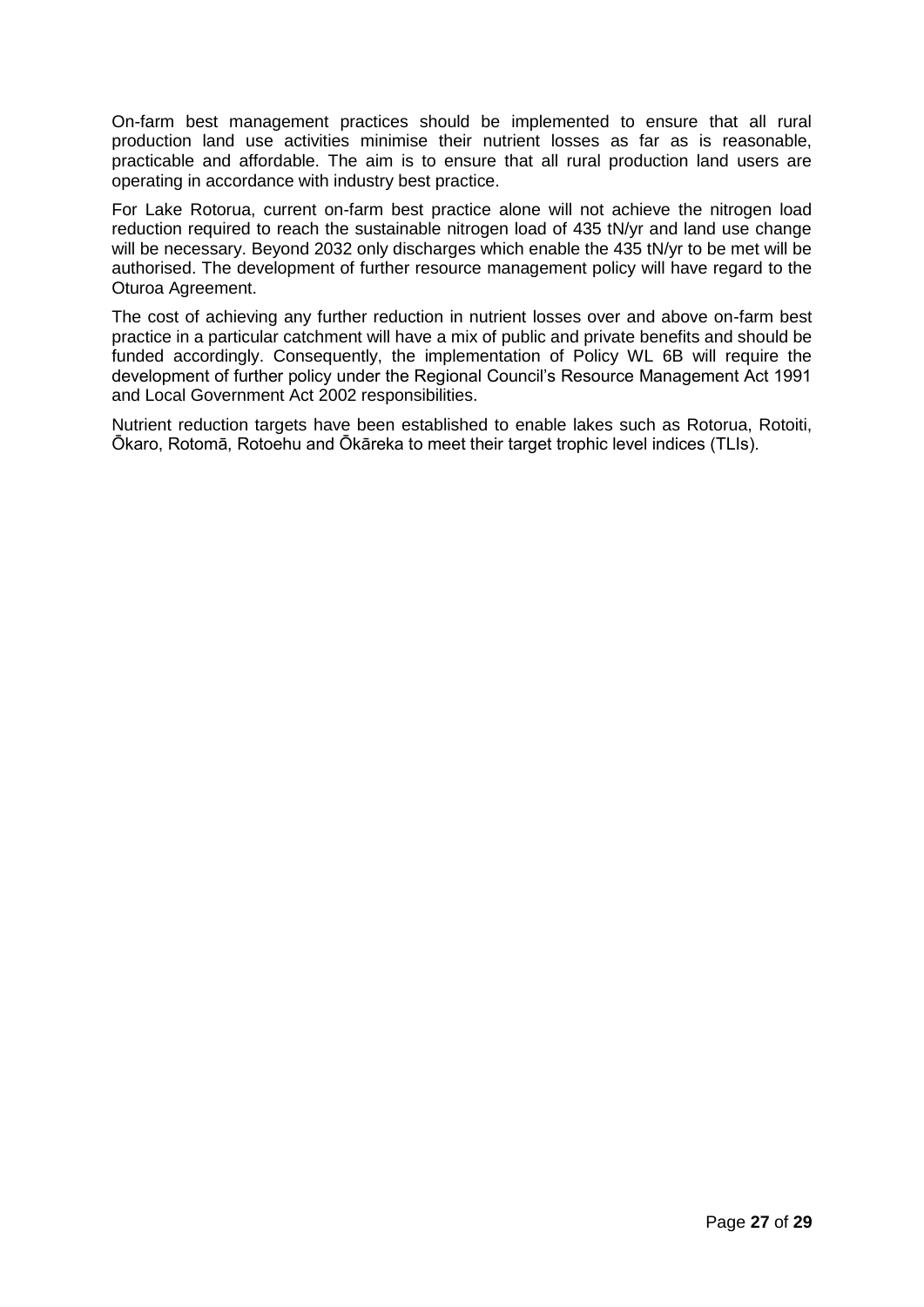### **Appendix 2**





The above diagram shows the use of a Managed Reduction Offset (the hatched area) by a farming enterprise. The ability to discharge this amount of nitrogen exists for a 5-year period only and disappears at the point of the next Managed Reduction Target.